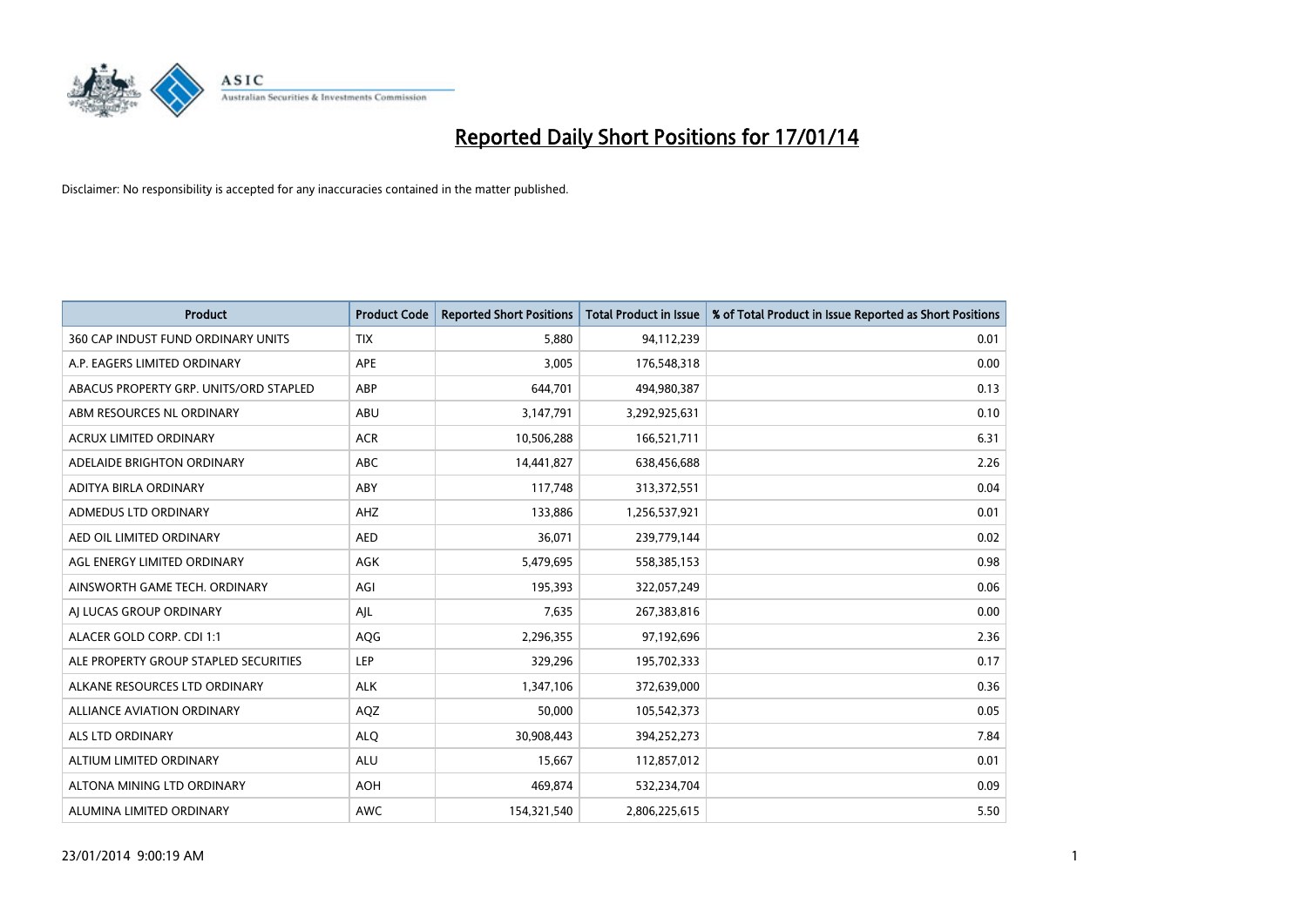

| <b>Product</b>                          | <b>Product Code</b> | <b>Reported Short Positions</b> | <b>Total Product in Issue</b> | % of Total Product in Issue Reported as Short Positions |
|-----------------------------------------|---------------------|---------------------------------|-------------------------------|---------------------------------------------------------|
| AMALGAMATED HOLDINGS ORDINARY           | <b>AHD</b>          | 32,986                          | 157,821,632                   | 0.02                                                    |
| AMCOM TELECOMM, ORDINARY                | AMM                 | 962,021                         | 244,557,101                   | 0.39                                                    |
| AMCOR LIMITED ORDINARY                  | <b>AMC</b>          | 2,392,987                       | 1,206,684,923                 | 0.20                                                    |
| AMP LIMITED ORDINARY                    | AMP                 | 31,195,977                      | 2,957,737,964                 | 1.05                                                    |
| ANSELL LIMITED ORDINARY                 | <b>ANN</b>          | 3,972,766                       | 152,762,142                   | 2.60                                                    |
| ANTARES ENERGY LTD ORDINARY             | <b>AZZ</b>          | 184,205                         | 255,000,000                   | 0.07                                                    |
| ANZ BANKING GRP LTD ORDINARY            | ANZ                 | 5,155,776                       | 2,744,102,108                 | 0.19                                                    |
| APA GROUP STAPLED SECURITIES            | <b>APA</b>          | 15,865,095                      | 835,750,807                   | 1.90                                                    |
| APN NEWS & MEDIA ORDINARY               | <b>APN</b>          | 16,681,007                      | 661,526,586                   | 2.52                                                    |
| AOUARIUS PLATINUM. ORDINARY             | <b>AOP</b>          | 6,488,881                       | 487,605,536                   | 1.33                                                    |
| AQUILA RESOURCES ORDINARY               | <b>AQA</b>          | 13,299,034                      | 411,804,442                   | 3.23                                                    |
| ARAFURA RESOURCE LTD ORDINARY           | ARU                 | 46,367                          | 441,270,644                   | 0.01                                                    |
| ARB CORPORATION ORDINARY                | <b>ARP</b>          | 1,715,380                       | 72,481,302                    | 2.37                                                    |
| ARDENT LEISURE GROUP STAPLED SECURITIES | AAD                 | 2,006,996                       | 405,055,708                   | 0.50                                                    |
| ARENA REIT. ORDINARY UNITS              | <b>ARF</b>          | 11,915                          | 211,495,653                   | 0.01                                                    |
| ARISTOCRAT LEISURE ORDINARY             | ALL                 | 7,937,942                       | 551,418,047                   | 1.44                                                    |
| ARRIUM LTD ORDINARY                     | ARI                 | 21,060,528                      | 1,361,469,008                 | 1.55                                                    |
| ASCIANO LIMITED ORDINARY                | <b>AIO</b>          | 5,764,230                       | 975,385,664                   | 0.59                                                    |
| ASG GROUP LIMITED ORDINARY              | <b>ASZ</b>          | 845,589                         | 206,720,839                   | 0.41                                                    |
| ASPEN GROUP ORD/UNITS STAPLED           | APZ                 | 55,272                          | 119,946,366                   | 0.05                                                    |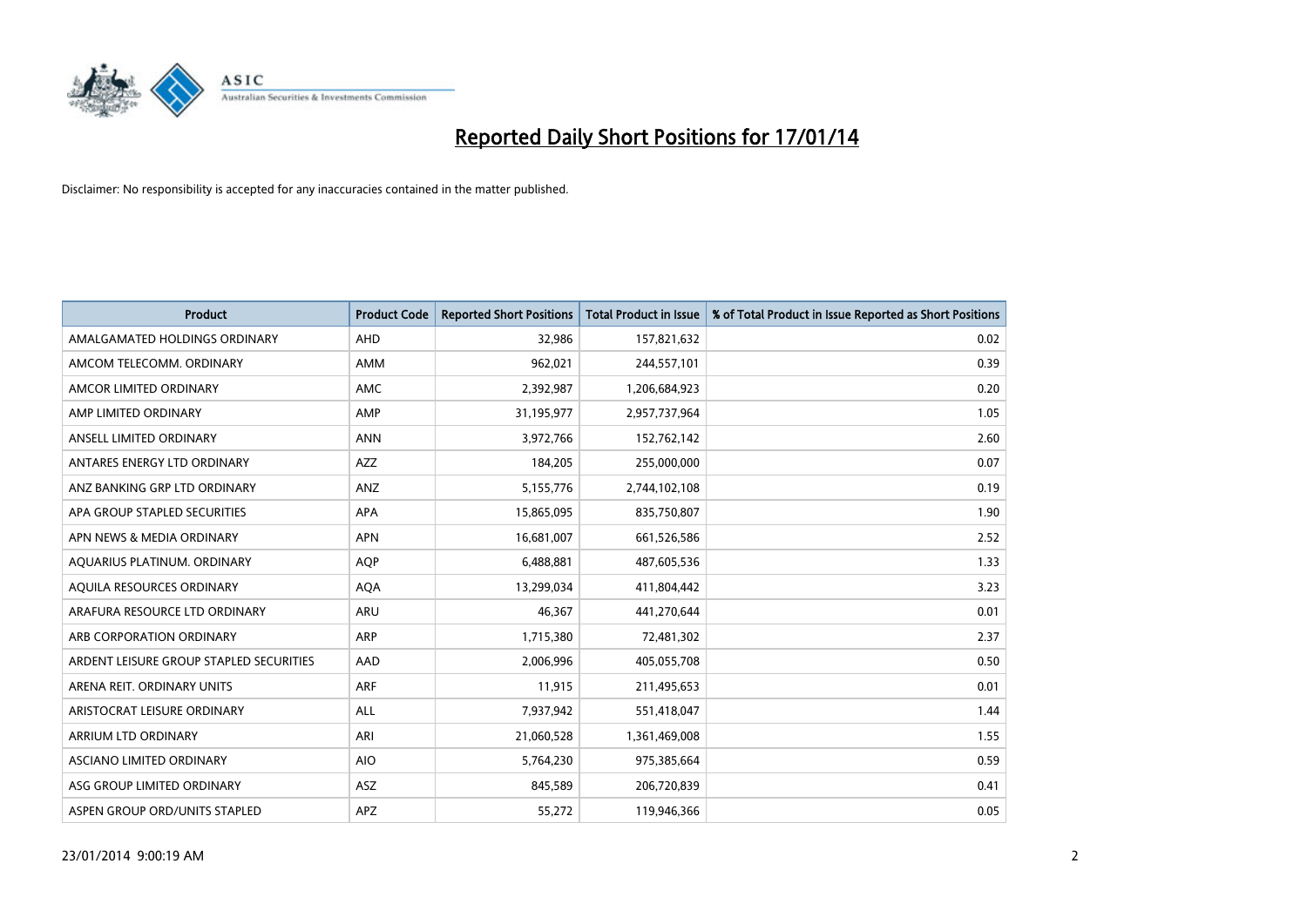

| <b>Product</b>                            | <b>Product Code</b> | <b>Reported Short Positions</b> | <b>Total Product in Issue</b> | % of Total Product in Issue Reported as Short Positions |
|-------------------------------------------|---------------------|---------------------------------|-------------------------------|---------------------------------------------------------|
| ASTRO JAP PROP GROUP STAPLED US PROHIBIT. | AJA                 | 1,132                           | 67,211,752                    | 0.00                                                    |
| ASX LIMITED ORDINARY                      | ASX                 | 3,334,438                       | 193,595,162                   | 1.72                                                    |
| ATLAS IRON LIMITED ORDINARY               | AGO                 | 81,348,060                      | 915,496,158                   | 8.89                                                    |
| AUCKLAND INTERNATION ORDINARY             | <b>AIA</b>          | 747                             | 1,322,564,489                 | 0.00                                                    |
| AURIZON HOLDINGS LTD ORDINARY             | AZJ                 | 61,501,039                      | 2,137,284,503                 | 2.88                                                    |
| <b>AURORA OIL &amp; GAS ORDINARY</b>      | <b>AUT</b>          | 5,737,838                       | 448,785,778                   | 1.28                                                    |
| AUSDRILL LIMITED ORDINARY                 | <b>ASL</b>          | 23,096,405                      | 312,277,224                   | 7.40                                                    |
| AUSENCO LIMITED ORDINARY                  | AAX                 | 1,213,094                       | 168,449,799                   | 0.72                                                    |
| <b>AUSTAL LIMITED ORDINARY</b>            | ASB                 | 503,147                         | 346,379,377                   | 0.15                                                    |
| AUSTIN ENGINEERING ORDINARY               | ANG                 | 316,355                         | 82,539,403                    | 0.38                                                    |
| AUSTRALAND PROPERTY STAPLED SECURITY      | <b>ALZ</b>          | 2,339,904                       | 578,324,670                   | 0.40                                                    |
| AUSTRALIAN AGRICULT, ORDINARY             | AAC                 | 4,047,022                       | 532,294,404                   | 0.76                                                    |
| <b>AUSTRALIAN EDUCATION UNITS</b>         | <b>AEU</b>          | 108,315                         | 205,069,661                   | 0.05                                                    |
| AUSTRALIAN FOUNDAT, ORDINARY              | AFI                 | 1,160                           | 1,042,757,713                 | 0.00                                                    |
| AUSTRALIAN INFR LTD ORDINARY              | <b>AIX</b>          | 23,608                          | 620,733,944                   | 0.00                                                    |
| AUSTRALIAN PHARM. ORDINARY                | API                 | 9,845,172                       | 488,115,883                   | 2.02                                                    |
| AUTOMOTIVE HOLDINGS ORDINARY              | AHE                 | 358,254                         | 260,579,682                   | 0.14                                                    |
| AVEO GROUP STAPLED SECURITIES             | <b>AOG</b>          | 11,601,066                      | 500,111,460                   | 2.32                                                    |
| AVIENNINGS LIMITED ORDINARY               | <b>AVI</b>          | 69,999                          | 384,423,851                   | 0.02                                                    |
| AWE LIMITED ORDINARY                      | <b>AWE</b>          | 1,102,207                       | 522,116,985                   | 0.21                                                    |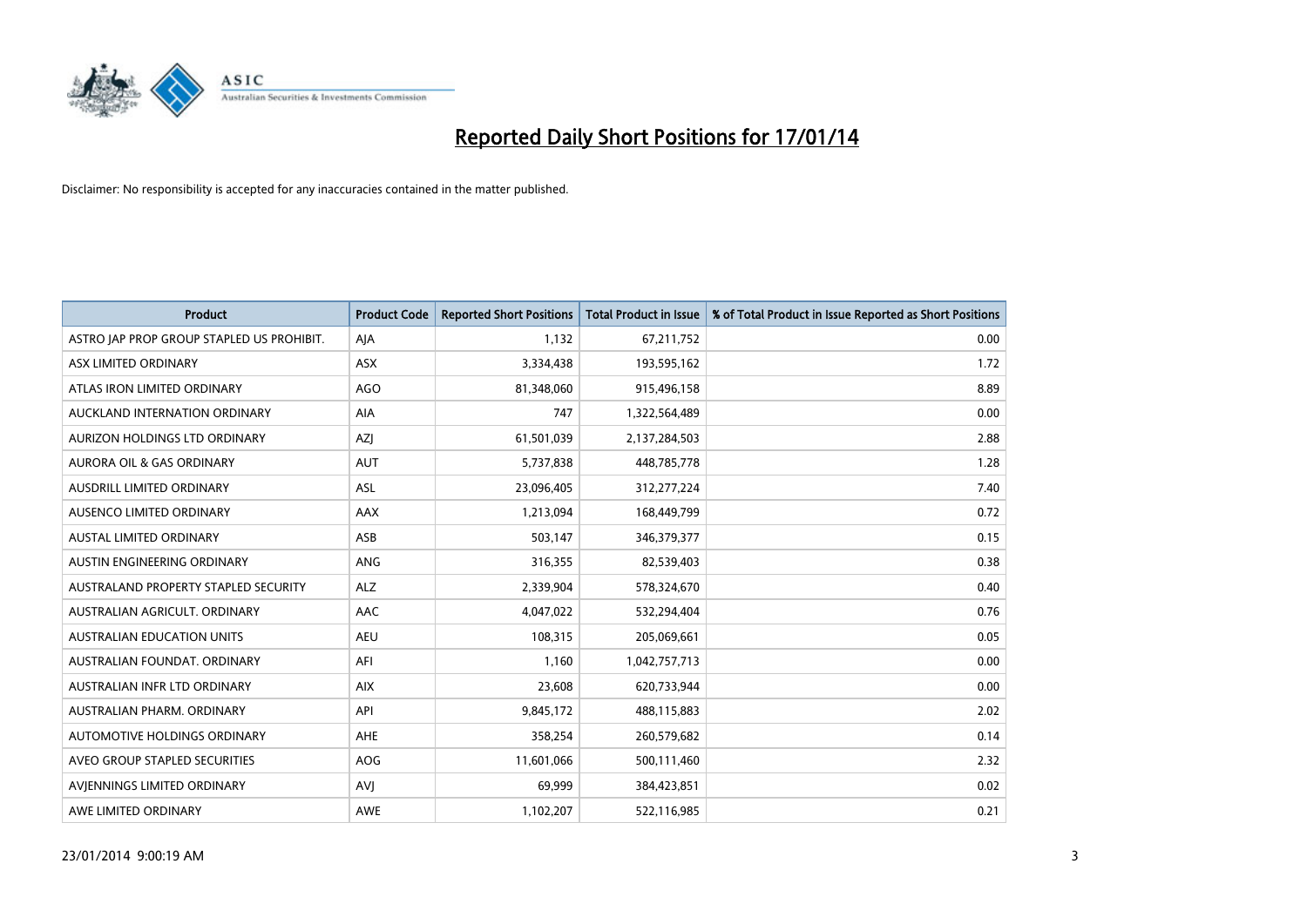

| <b>Product</b>                         | <b>Product Code</b> | <b>Reported Short Positions</b> | <b>Total Product in Issue</b> | % of Total Product in Issue Reported as Short Positions |
|----------------------------------------|---------------------|---------------------------------|-------------------------------|---------------------------------------------------------|
| <b>AZONTO PET LTD ORDINARY</b>         | APY                 | 41                              | 1,155,765,100                 | 0.00                                                    |
| BANDANNA ENERGY ORDINARY               | <b>BND</b>          | 21,014,179                      | 528,481,199                   | 3.98                                                    |
| BANK OF QUEENSLAND. ORDINARY           | <b>BOQ</b>          | 4,380,280                       | 322,566,581                   | 1.36                                                    |
| <b>BASE RES LIMITED ORDINARY</b>       | <b>BSE</b>          | 6,804,914                       | 561,840,029                   | 1.21                                                    |
| <b>BATHURST RES LTD. ORDINARY</b>      | <b>BRL</b>          | 15,915,649                      | 821,457,725                   | 1.94                                                    |
| <b>BC IRON LIMITED ORDINARY</b>        | <b>BCI</b>          | 609,351                         | 123,928,630                   | 0.49                                                    |
| BEACH ENERGY LIMITED ORDINARY          | <b>BPT</b>          | 19,066,624                      | 1,278,348,742                 | 1.49                                                    |
| BEADELL RESOURCE LTD ORDINARY          | <b>BDR</b>          | 28,083,251                      | 790,727,280                   | 3.55                                                    |
| <b>BEGA CHEESE LTD ORDINARY</b>        | <b>BGA</b>          | 407,656                         | 152,245,802                   | 0.27                                                    |
| BENDIGO AND ADELAIDE ORDINARY          | <b>BEN</b>          | 13,356,817                      | 409,994,759                   | 3.26                                                    |
| BENTHAM IMF LTD ORDINARY               | <b>IMF</b>          | 3,180,097                       | 164,380,143                   | 1.93                                                    |
| BERKELEY RESOURCES ORDINARY            | <b>BKY</b>          | 89,341                          | 180,361,323                   | 0.05                                                    |
| BETASHARES ASX RES ETF UNITS           | <b>ORE</b>          | 809,000                         | 3,020,814                     | 26.78                                                   |
| <b>BHP BILLITON LIMITED ORDINARY</b>   | <b>BHP</b>          | 6,398,317                       | 3,211,691,105                 | 0.20                                                    |
| <b>BILLABONG ORDINARY</b>              | <b>BBG</b>          | 12,732,101                      | 478,944,292                   | 2.66                                                    |
| <b>BIONOMICS LIMITED ORDINARY</b>      | <b>BNO</b>          | 197,819                         | 417,111,567                   | 0.05                                                    |
| BLACKMORES LIMITED ORDINARY            | <b>BKL</b>          | 22,407                          | 17,046,024                    | 0.13                                                    |
| BLACKTHORN RESOURCES ORD US PROHIBITED | <b>BTR</b>          | 708,649                         | 164,285,950                   | 0.43                                                    |
| <b>BLUESCOPE STEEL LTD ORDINARY</b>    | <b>BSL</b>          | 5,338,720                       | 558,733,728                   | 0.96                                                    |
| <b>BOART LONGYEAR ORDINARY</b>         | <b>BLY</b>          | 31,990,942                      | 461,163,412                   | 6.94                                                    |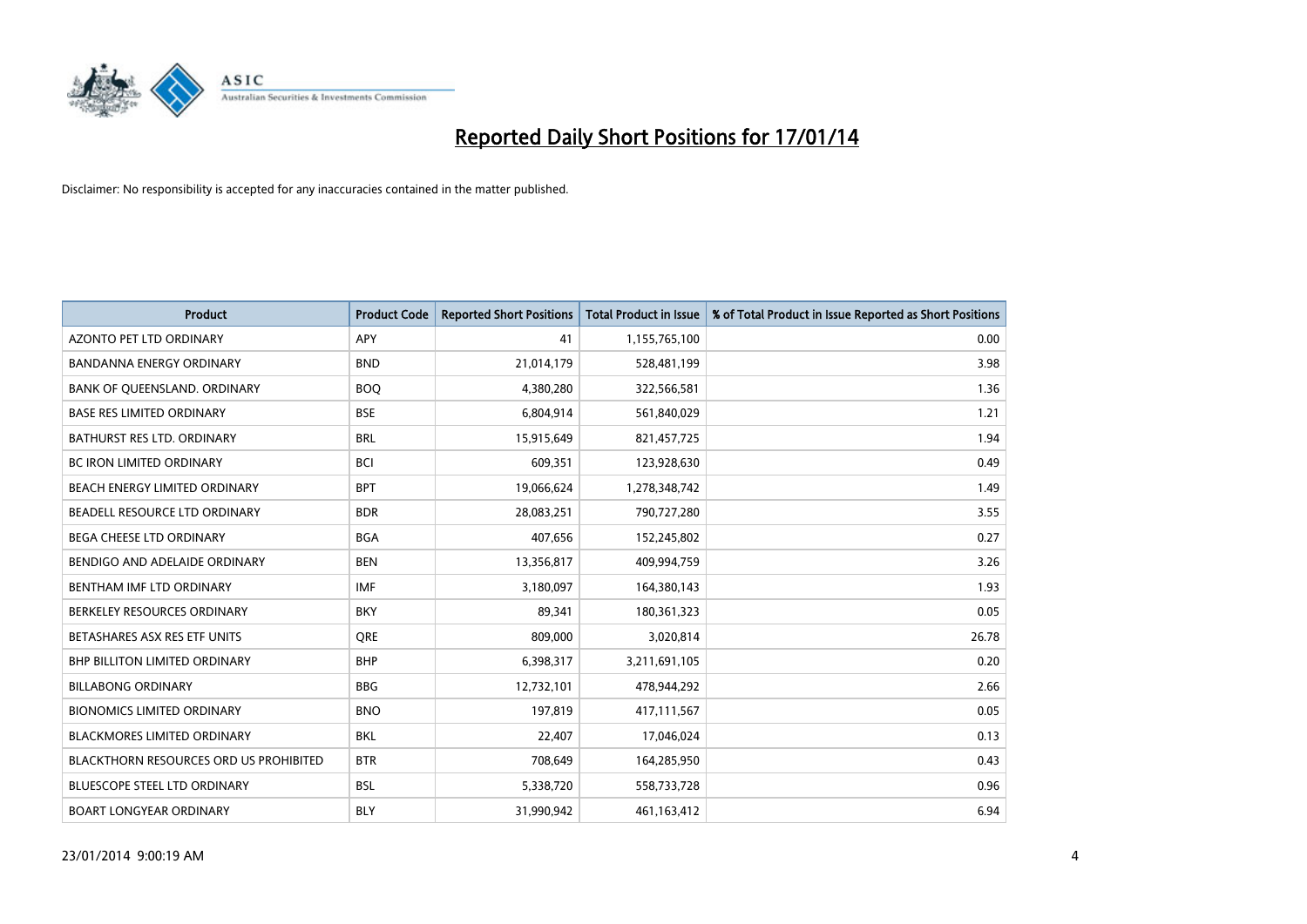

| <b>Product</b>                     | <b>Product Code</b> | <b>Reported Short Positions</b> | <b>Total Product in Issue</b> | % of Total Product in Issue Reported as Short Positions |
|------------------------------------|---------------------|---------------------------------|-------------------------------|---------------------------------------------------------|
| <b>BOOM LOGISTICS ORDINARY</b>     | <b>BOL</b>          | 249,999                         | 474,868,764                   | 0.05                                                    |
| BORAL LIMITED. ORDINARY            | <b>BLD</b>          | 47,611,548                      | 778,739,826                   | 6.11                                                    |
| <b>BRADKEN LIMITED ORDINARY</b>    | <b>BKN</b>          | 18,870,023                      | 169,240,662                   | 11.15                                                   |
| <b>BRAMBLES LIMITED ORDINARY</b>   | <b>BXB</b>          | 1,829,812                       | 1,561,788,556                 | 0.12                                                    |
| <b>BREVILLE GROUP LTD ORDINARY</b> | <b>BRG</b>          | 3,016,638                       | 130,095,322                   | 2.32                                                    |
| <b>BRICKWORKS LIMITED ORDINARY</b> | <b>BKW</b>          | 111,187                         | 148,038,996                   | 0.08                                                    |
| BT INVESTMENT MNGMNT ORDINARY      | <b>BTT</b>          | 57,526                          | 282,727,073                   | 0.02                                                    |
| <b>BURU ENERGY ORDINARY</b>        | <b>BRU</b>          | 14,853,539                      | 298,505,530                   | 4.98                                                    |
| <b>BWP TRUST ORDINARY UNITS</b>    | <b>BWP</b>          | 2,936,641                       | 627,165,919                   | 0.47                                                    |
| CABCHARGE AUSTRALIA ORDINARY       | CAB                 | 15,455,196                      | 120,430,683                   | 12.83                                                   |
| CALTEX AUSTRALIA ORDINARY          | <b>CTX</b>          | 1,776,027                       | 270,000,000                   | 0.66                                                    |
| CAPE LAMBERT RES LTD ORDINARY      | <b>CFE</b>          | 19,764                          | 667,938,887                   | 0.00                                                    |
| CARDNO LIMITED ORDINARY            | CDD                 | 8,037,062                       | 146,134,957                   | 5.50                                                    |
| <b>CARINDALE PROPERTY UNIT</b>     | <b>CDP</b>          | 80,014                          | 70,000,000                    | 0.11                                                    |
| CARNARVON PETROLEUM ORDINARY       | <b>CVN</b>          | 12,220                          | 986,565,952                   | 0.00                                                    |
| CARSALES.COM LTD ORDINARY          | <b>CRZ</b>          | 6,025,410                       | 237,773,965                   | 2.53                                                    |
| CASH CONVERTERS ORDINARY           | CCV                 | 8,047,601                       | 426,302,767                   | 1.89                                                    |
| CEDAR WOODS PROP. ORDINARY         | <b>CWP</b>          | 10,859                          | 73,732,683                    | 0.01                                                    |
| CENTRAL PETROLEUM ORDINARY         | <b>CTP</b>          | 363,954                         | 309,219,473                   | 0.12                                                    |
| <b>CERAMIC FUEL CELLS ORDINARY</b> | <b>CFU</b>          | 390                             | 1,751,724,324                 | 0.00                                                    |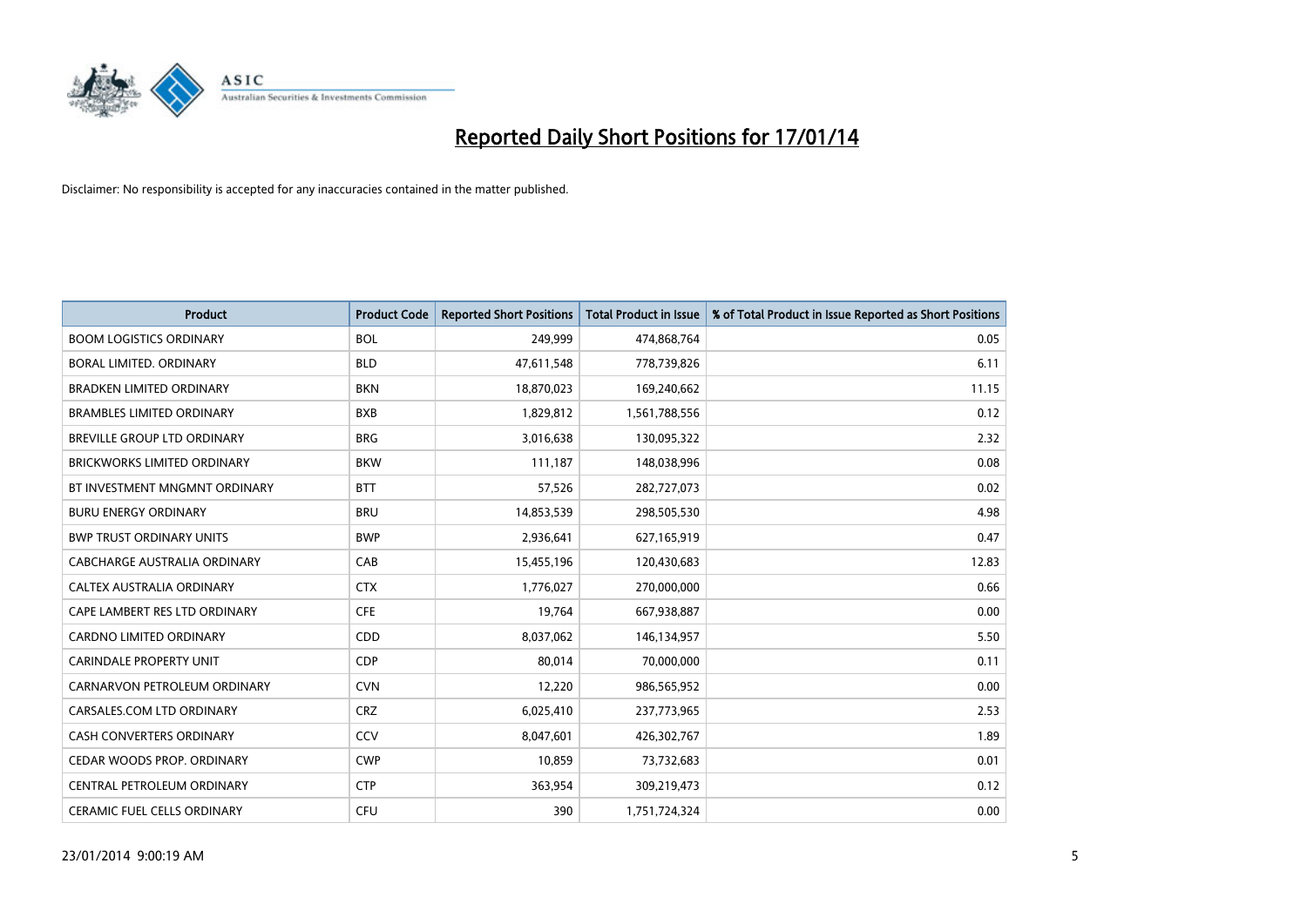

| <b>Product</b>                          | <b>Product Code</b> | <b>Reported Short Positions</b> | <b>Total Product in Issue</b> | % of Total Product in Issue Reported as Short Positions |
|-----------------------------------------|---------------------|---------------------------------|-------------------------------|---------------------------------------------------------|
| CFS RETAIL TRUST GRP STAPLED SECURITIES | <b>CFX</b>          | 62,949,591                      | 3,009,638,042                 | 2.09                                                    |
| CHALLENGER DIV.PRO. STAPLED UNITS       | <b>CDI</b>          | 161,808                         | 214,101,013                   | 0.08                                                    |
| <b>CHALLENGER LIMITED ORDINARY</b>      | <b>CGF</b>          | 1,118,453                       | 530,862,585                   | 0.21                                                    |
| CHARTER HALL GROUP STAPLED US PROHIBIT. | <b>CHC</b>          | 242,331                         | 309,358,198                   | 0.08                                                    |
| <b>CHARTER HALL RETAIL UNITS</b>        | <b>COR</b>          | 9,329,079                       | 362,896,512                   | 2.57                                                    |
| <b>CHORUS LIMITED ORDINARY</b>          | CNU                 | 52,874                          | 396,369,767                   | 0.01                                                    |
| CITIGOLD CORP LTD ORDINARY              | <b>CTO</b>          | 153,427                         | 1,495,764,906                 | 0.01                                                    |
| COAL OF AFRICA LTD ORDINARY             | <b>CZA</b>          | 426                             | 1,048,368,613                 | 0.00                                                    |
| <b>COALSPUR MINES LTD ORDINARY</b>      | <b>CPL</b>          | 7,074,869                       | 641,394,435                   | 1.10                                                    |
| <b>COBAR CONSOLIDATED ORDINARY</b>      | CCU                 | 100,000                         | 329,646,728                   | 0.03                                                    |
| COCA-COLA AMATIL ORDINARY               | <b>CCL</b>          | 17,144,662                      | 763,590,249                   | 2.25                                                    |
| <b>COCHLEAR LIMITED ORDINARY</b>        | <b>COH</b>          | 8,411,456                       | 57,062,020                    | 14.74                                                   |
| COCKATOO COAL ORDINARY                  | <b>COK</b>          | 167,987                         | 4,166,128,800                 | 0.00                                                    |
| <b>CODAN LIMITED ORDINARY</b>           | <b>CDA</b>          | 581,717                         | 176,969,924                   | 0.33                                                    |
| COFFEY INTERNATIONAL ORDINARY           | COF                 | 18,921                          | 255,833,165                   | 0.01                                                    |
| <b>COKAL LTD ORDINARY</b>               | <b>CKA</b>          | 13,650                          | 471,103,926                   | 0.00                                                    |
| <b>COLLECTION HOUSE ORDINARY</b>        | <b>CLH</b>          | 1,463,128                       | 128,969,148                   | 1.13                                                    |
| COMMONWEALTH BANK, ORDINARY             | <b>CBA</b>          | 8,170,867                       | 1,611,928,836                 | 0.51                                                    |
| <b>COMMONWEALTH PROP ORDINARY UNITS</b> | <b>CPA</b>          | 13,367,327                      | 2,347,003,413                 | 0.57                                                    |
| <b>COMPASS RESOURCES ORDINARY</b>       | <b>CMR</b>          | 7,472                           | 1,403,744,100                 | 0.00                                                    |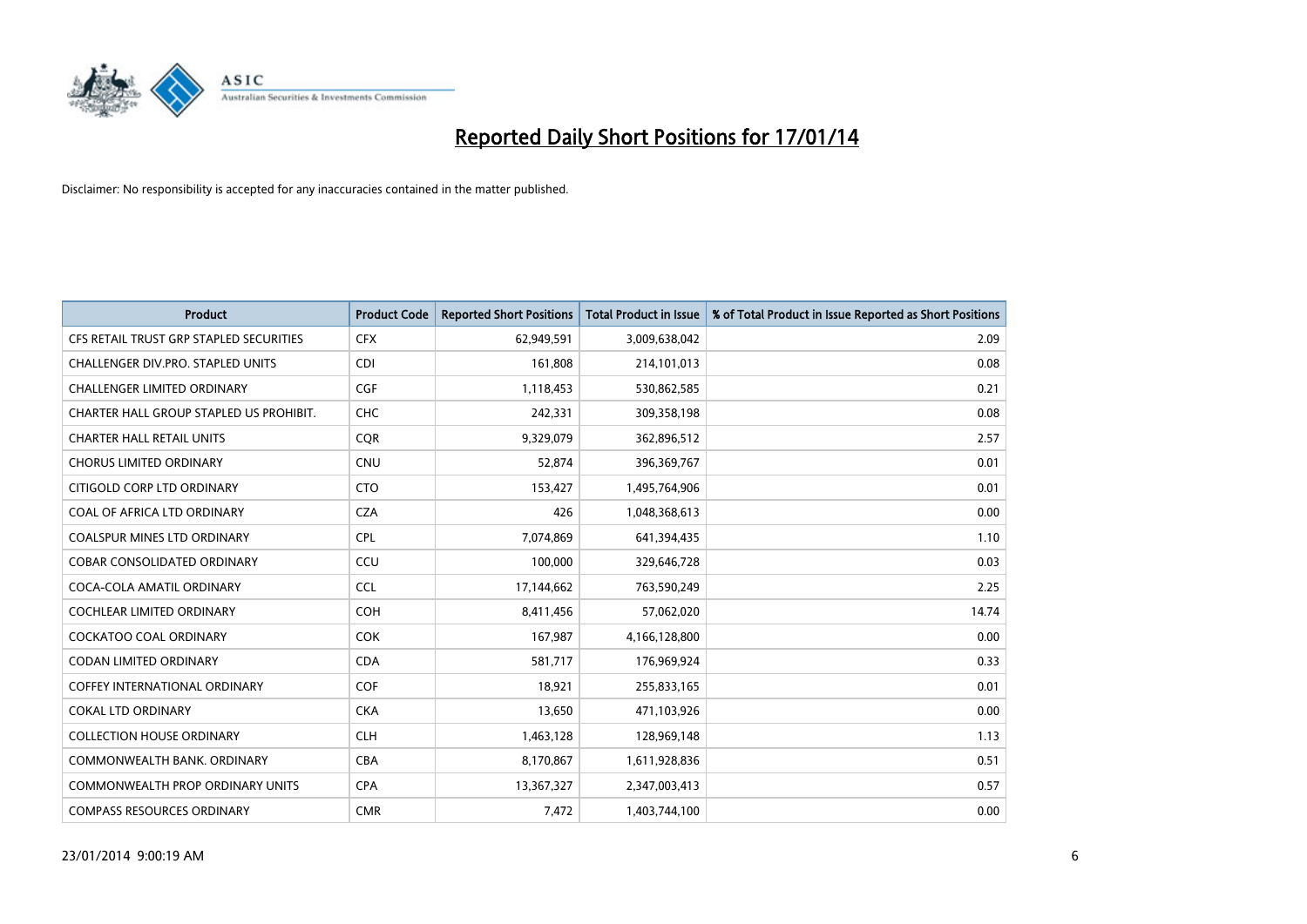

| <b>Product</b>                      | <b>Product Code</b> | <b>Reported Short Positions</b> | <b>Total Product in Issue</b> | % of Total Product in Issue Reported as Short Positions |
|-------------------------------------|---------------------|---------------------------------|-------------------------------|---------------------------------------------------------|
| <b>COMPUTERSHARE LTD ORDINARY</b>   | <b>CPU</b>          | 11,290,601                      | 556,203,079                   | 2.03                                                    |
| COOPER ENERGY LTD ORDINARY          | <b>COE</b>          | 141,450                         | 329,235,509                   | 0.04                                                    |
| <b>CORP TRAVEL LIMITED DEFERRED</b> | <b>CTDN</b>         | 80                              | 11,592,036                    | 0.00                                                    |
| <b>CORP TRAVEL LIMITED ORDINARY</b> | <b>CTD</b>          | 285,092                         | 78,246,245                    | 0.36                                                    |
| <b>COVER-MORE GRP LTD ORDINARY</b>  | <b>CVO</b>          | 89,532                          | 317,750,000                   | 0.03                                                    |
| <b>CREDIT CORP GROUP ORDINARY</b>   | <b>CCP</b>          | 30,038                          | 46,131,882                    | 0.07                                                    |
| CROMWELL PROP STAPLED SECURITIES    | <b>CMW</b>          | 14,222,367                      | 1,721,483,143                 | 0.83                                                    |
| <b>CROWE HORWATH AUS ORDINARY</b>   | <b>CRH</b>          | 731,042                         | 273,005,429                   | 0.27                                                    |
| <b>CROWN RESORTS LTD ORDINARY</b>   | <b>CWN</b>          | 1,904,379                       | 728,394,185                   | 0.26                                                    |
| <b>CSG LIMITED ORDINARY</b>         | CSV                 | 34,753                          | 278,973,075                   | 0.01                                                    |
| <b>CSL LIMITED ORDINARY</b>         | <b>CSL</b>          | 1,040,495                       | 484,688,043                   | 0.21                                                    |
| <b>CSR LIMITED ORDINARY</b>         | <b>CSR</b>          | 20,962,035                      | 506,000,315                   | 4.14                                                    |
| <b>CUDECO LIMITED ORDINARY</b>      | CDU                 | 7,493,147                       | 234,013,408                   | 3.20                                                    |
| DART ENERGY LTD ORDINARY            | <b>DTE</b>          | 4,893,608                       | 1,108,251,519                 | 0.44                                                    |
| DATA#3 LIMITED ORDINARY             | <b>DTL</b>          | 716,818                         | 153,974,950                   | 0.47                                                    |
| DAVID JONES LIMITED ORDINARY        | <b>DIS</b>          | 39,467,665                      | 537,137,845                   | 7.35                                                    |
| DECMIL GROUP LIMITED ORDINARY       | <b>DCG</b>          | 2,945,974                       | 168,657,794                   | 1.75                                                    |
| DEEP YELLOW LIMITED ORDINARY        | <b>DYL</b>          | 10,002                          | 1,612,657,567                 | 0.00                                                    |
| DEVINE LIMITED ORDINARY             | <b>DVN</b>          | 27,942                          | 158,730,556                   | 0.02                                                    |
| DEXUS PROPERTY GROUP STAPLED UNITS  | <b>DXS</b>          | 86,134,629                      | 4,628,228,426                 | 1.86                                                    |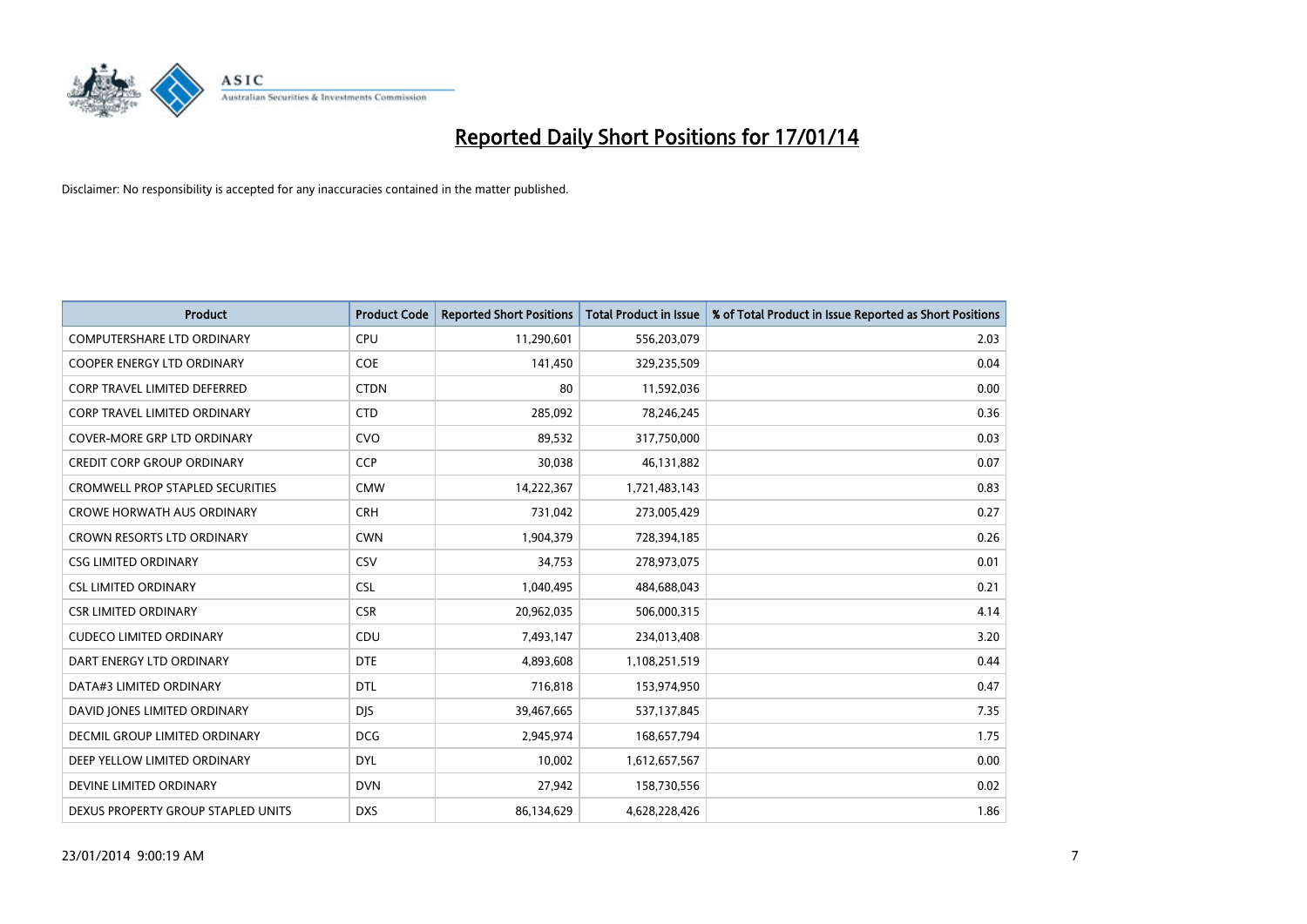

| <b>Product</b>                       | <b>Product Code</b> | <b>Reported Short Positions</b> | <b>Total Product in Issue</b> | % of Total Product in Issue Reported as Short Positions |
|--------------------------------------|---------------------|---------------------------------|-------------------------------|---------------------------------------------------------|
| DICK SMITH HLDGS ORDINARY            | <b>DSH</b>          | 5,326,861                       | 236,511,364                   | 2.25                                                    |
| DISCOVERY METALS LTD ORDINARY        | <b>DML</b>          | 5,506,222                       | 560,034,418                   | 0.98                                                    |
| DOMINO PIZZA ENTERPR ORDINARY        | <b>DMP</b>          | 1,568,359                       | 85,915,713                    | 1.83                                                    |
| DONACO INTERNATIONAL ORDINARY        | <b>DNA</b>          | 70,000                          | 401,051,771                   | 0.02                                                    |
| DOWNER EDI LIMITED ORDINARY          | <b>DOW</b>          | 15,719,475                      | 434,734,970                   | 3.62                                                    |
| DRAGON MINING LTD ORDINARY           | <b>DRA</b>          | 50,000                          | 88,840,613                    | 0.06                                                    |
| DRILLSEARCH ENERGY ORDINARY          | <b>DLS</b>          | 10,788,067                      | 432,465,895                   | 2.49                                                    |
| DUET GROUP STAPLED US PROHIBIT.      | <b>DUE</b>          | 8,221,493                       | 1,237,195,531                 | 0.66                                                    |
| DULUXGROUP LIMITED ORDINARY          | <b>DLX</b>          | 214,610                         | 381,093,950                   | 0.06                                                    |
| <b>DWS LTD ORDINARY</b>              | <b>DWS</b>          | 635,795                         | 132,362,763                   | 0.48                                                    |
| ECHO ENTERTAINMENT ORDINARY          | <b>EGP</b>          | 14,590,460                      | 825,672,730                   | 1.77                                                    |
| <b>ELDERS LIMITED ORDINARY</b>       | <b>ELD</b>          | 19,697,945                      | 455,013,329                   | 4.33                                                    |
| ELEMENTAL MINERALS ORDINARY          | <b>ELM</b>          | 176,299                         | 303,263,391                   | 0.06                                                    |
| <b>EMECO HOLDINGS ORDINARY</b>       | EHL                 | 9,258,515                       | 599,675,707                   | 1.54                                                    |
| <b>ENDEAVOUR MIN CORP CDI 1:1</b>    | <b>EVR</b>          | 260,473                         | 82,053,013                    | 0.32                                                    |
| <b>ENERGY RESOURCES ORDINARY 'A'</b> | ERA                 | 11,472,883                      | 517,725,062                   | 2.22                                                    |
| <b>ENERGY WORLD CORPOR. ORDINARY</b> | <b>EWC</b>          | 57,518,637                      | 1,734,166,672                 | 3.32                                                    |
| ENVESTRA LIMITED ORDINARY            | <b>ENV</b>          | 2,456,419                       | 1,796,808,474                 | 0.14                                                    |
| EQUATORIAL RES LTD ORDINARY          | EQX                 | 8                               | 122,185,353                   | 0.00                                                    |
| ERM POWER LIMITED ORDINARY           | EPW                 | 11,687                          | 238,714,606                   | 0.00                                                    |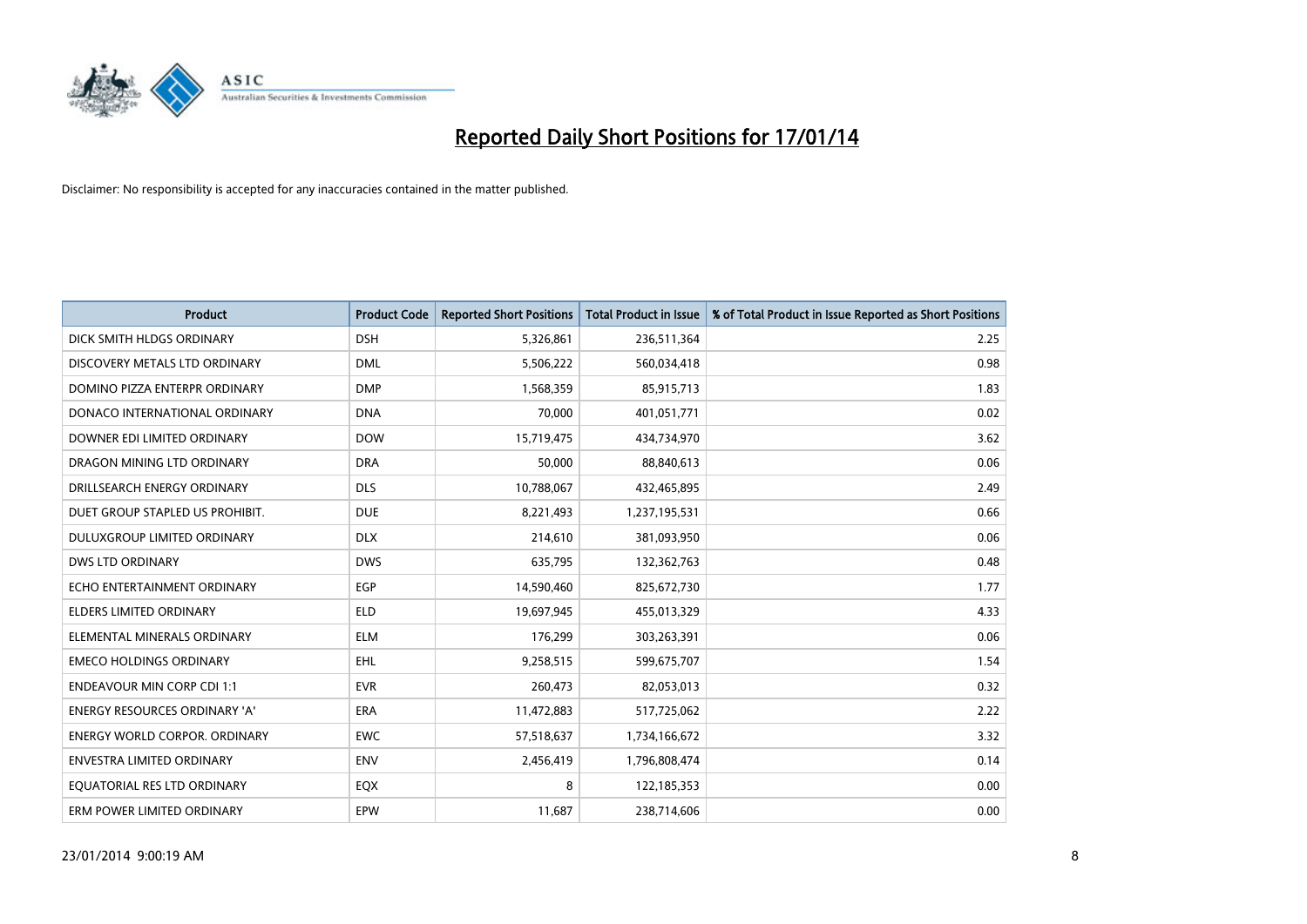

| <b>Product</b>                         | <b>Product Code</b> | <b>Reported Short Positions</b> | <b>Total Product in Issue</b> | % of Total Product in Issue Reported as Short Positions |
|----------------------------------------|---------------------|---------------------------------|-------------------------------|---------------------------------------------------------|
| <b>ESERVGLOBAL LIMITED ORDINARY</b>    | ESV                 | 5,450,000                       | 253,545,997                   | 2.15                                                    |
| ETHANE PIPELINE STAPLED SECURITIES     | <b>EPX</b>          | 1,647                           | 69,302,275                    | 0.00                                                    |
| EVOLUTION MINING LTD ORDINARY          | <b>EVN</b>          | 21,316,328                      | 708,652,367                   | 3.01                                                    |
| FAIRFAX MEDIA LTD ORDINARY             | <b>FXJ</b>          | 250,484,813                     | 2,351,955,725                 | 10.65                                                   |
| <b>FANTASTIC HOLDINGS ORDINARY</b>     | <b>FAN</b>          | 21,870                          | 103,068,398                   | 0.02                                                    |
| <b>FAR LTD ORDINARY</b>                | <b>FAR</b>          | 24,225,783                      | 2,499,846,742                 | 0.97                                                    |
| FEDERATION CNTRES ORD/UNIT STAPLED SEC | FDC                 | 6,601,369                       | 1,427,641,565                 | 0.46                                                    |
| FISHER & PAYKEL H. ORDINARY            | <b>FPH</b>          | 1,750,025                       | 550,725,415                   | 0.32                                                    |
| FLEETWOOD CORP ORDINARY                | <b>FWD</b>          | 2,171,740                       | 60,522,619                    | 3.59                                                    |
| FLETCHER BUILDING ORDINARY             | <b>FBU</b>          | 1,073,055                       | 687,854,788                   | 0.16                                                    |
| FLEXIGROUP LIMITED ORDINARY            | FXL                 | 397,896                         | 304,096,060                   | 0.13                                                    |
| FLIGHT CENTRE TRAVEL ORDINARY          | <b>FLT</b>          | 4,716,773                       | 100,537,929                   | 4.69                                                    |
| FLINDERS MINES LTD ORDINARY            | <b>FMS</b>          | 4,437,551                       | 1,826,716,748                 | 0.24                                                    |
| <b>FOCUS MINERALS LTD ORDINARY</b>     | <b>FML</b>          | 10,190,806                      | 9,137,375,877                 | 0.11                                                    |
| FONTERRA SHARE FUND ORDINARY UNITS     | <b>FSF</b>          | 15,643                          | 106,735,056                   | 0.01                                                    |
| FORGE GROUP LIMITED ORDINARY           | FGE                 | 4,284,018                       | 86,169,014                    | 4.97                                                    |
| FORTESCUE METALS GRP ORDINARY          | <b>FMG</b>          | 161,302,518                     | 3,113,798,151                 | 5.18                                                    |
| <b>G.U.D. HOLDINGS ORDINARY</b>        | GUD                 | 5,908,618                       | 71,241,319                    | 8.29                                                    |
| <b>G8 EDUCATION LIMITED ORDINARY</b>   | GEM                 | 1,870,436                       | 301,705,105                   | 0.62                                                    |
| <b>GBST HOLDINGS ORDINARY</b>          | GBT                 | 32,973                          | 66,561,725                    | 0.05                                                    |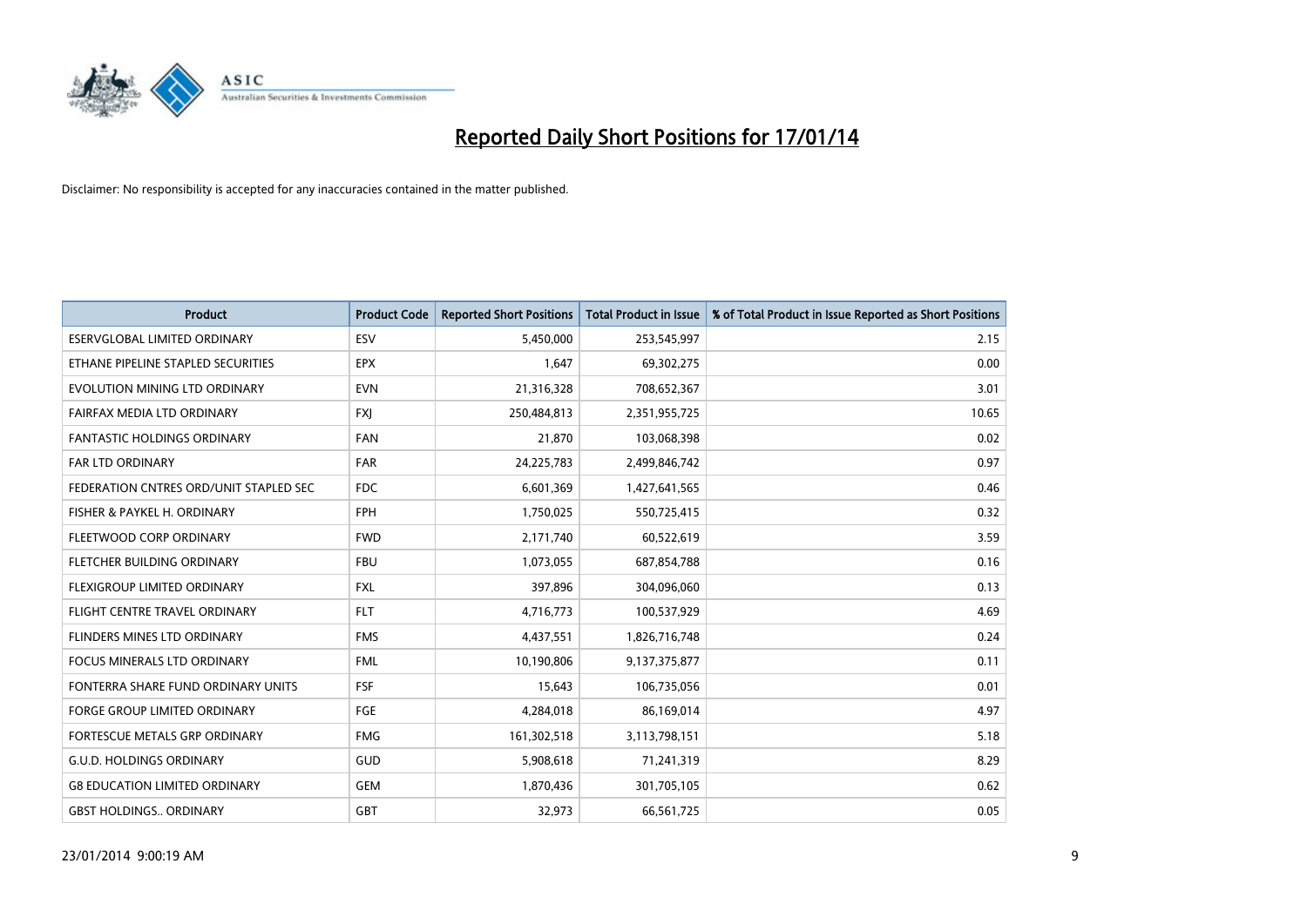

| <b>Product</b>                                   | <b>Product Code</b> | <b>Reported Short Positions</b> | <b>Total Product in Issue</b> | % of Total Product in Issue Reported as Short Positions |
|--------------------------------------------------|---------------------|---------------------------------|-------------------------------|---------------------------------------------------------|
| <b>GENETIC TECHNOLOGIES ORDINARY</b>             | <b>GTG</b>          | 3,000                           | 572,694,121                   | 0.00                                                    |
| <b>GEODYNAMICS LIMITED ORDINARY</b>              | GDY                 | 850                             | 406,452,608                   | 0.00                                                    |
| GI DYNAMICS, INC CDI US PROHIBITED               | <b>GID</b>          | 116,038                         | 393,043,620                   | 0.03                                                    |
| <b>GINDALBIE METALS LTD ORDINARY</b>             | GBG                 | 43,864,516                      | 1,493,660,842                 | 2.94                                                    |
| <b>GOODMAN FIELDER, ORDINARY</b>                 | <b>GFF</b>          | 40,520,618                      | 1,955,559,207                 | 2.07                                                    |
| <b>GOODMAN GROUP STAPLED</b>                     | <b>GMG</b>          | 4,413,386                       | 1,718,742,809                 | 0.26                                                    |
| <b>GPT GROUP STAPLED SEC.</b>                    | <b>GPT</b>          | 5,732,224                       | 1,694,888,638                 | 0.34                                                    |
| <b>GRAINCORP LIMITED A CLASS ORDINARY</b>        | <b>GNC</b>          | 651,357                         | 228,855,628                   | 0.28                                                    |
| <b>GRANGE RESOURCES. ORDINARY</b>                | GRR                 | 5,245,701                       | 1,157,097,869                 | 0.45                                                    |
| <b>GREENCROSS LIMITED ORDINARY</b>               | <b>GXL</b>          | 44.307                          | 37,682,334                    | 0.12                                                    |
| <b>GREENLAND MIN EN LTD ORDINARY</b>             | GGG                 | 2,224,020                       | 574,572,911                   | 0.39                                                    |
| <b>GROWTHPOINT PROPERTY ORD/UNIT STAPLED SEC</b> | GOZ                 | 6,637                           | 475,705,269                   | 0.00                                                    |
| <b>GRYPHON MINERALS LTD ORDINARY</b>             | GRY                 | 5,526,944                       | 400,797,615                   | 1.38                                                    |
| <b>GUILDFORD COAL LTD ORDINARY</b>               | <b>GUF</b>          | 242,747                         | 655,046,899                   | 0.04                                                    |
| <b>GUINNESS PEAT GROUP. CDI 1:1</b>              | <b>GPG</b>          | 81,925                          | 187,775,054                   | 0.04                                                    |
| <b>GWA GROUP LTD ORDINARY</b>                    | <b>GWA</b>          | 12,815,055                      | 306,533,770                   | 4.18                                                    |
| <b>HARVEY NORMAN ORDINARY</b>                    | <b>HVN</b>          | 66,610,628                      | 1,062,316,784                 | 6.27                                                    |
| <b>HENDERSON GROUP CDI 1:1</b>                   | <b>HGG</b>          | 454,350                         | 703,262,113                   | 0.06                                                    |
| HFA HOLDINGS LIMITED ORDINARY                    | <b>HFA</b>          | 3,863                           | 118,738,157                   | 0.00                                                    |
| <b>HIGHLANDS PACIFIC ORDINARY</b>                | HIG                 | 10,001                          | 853,777,764                   | 0.00                                                    |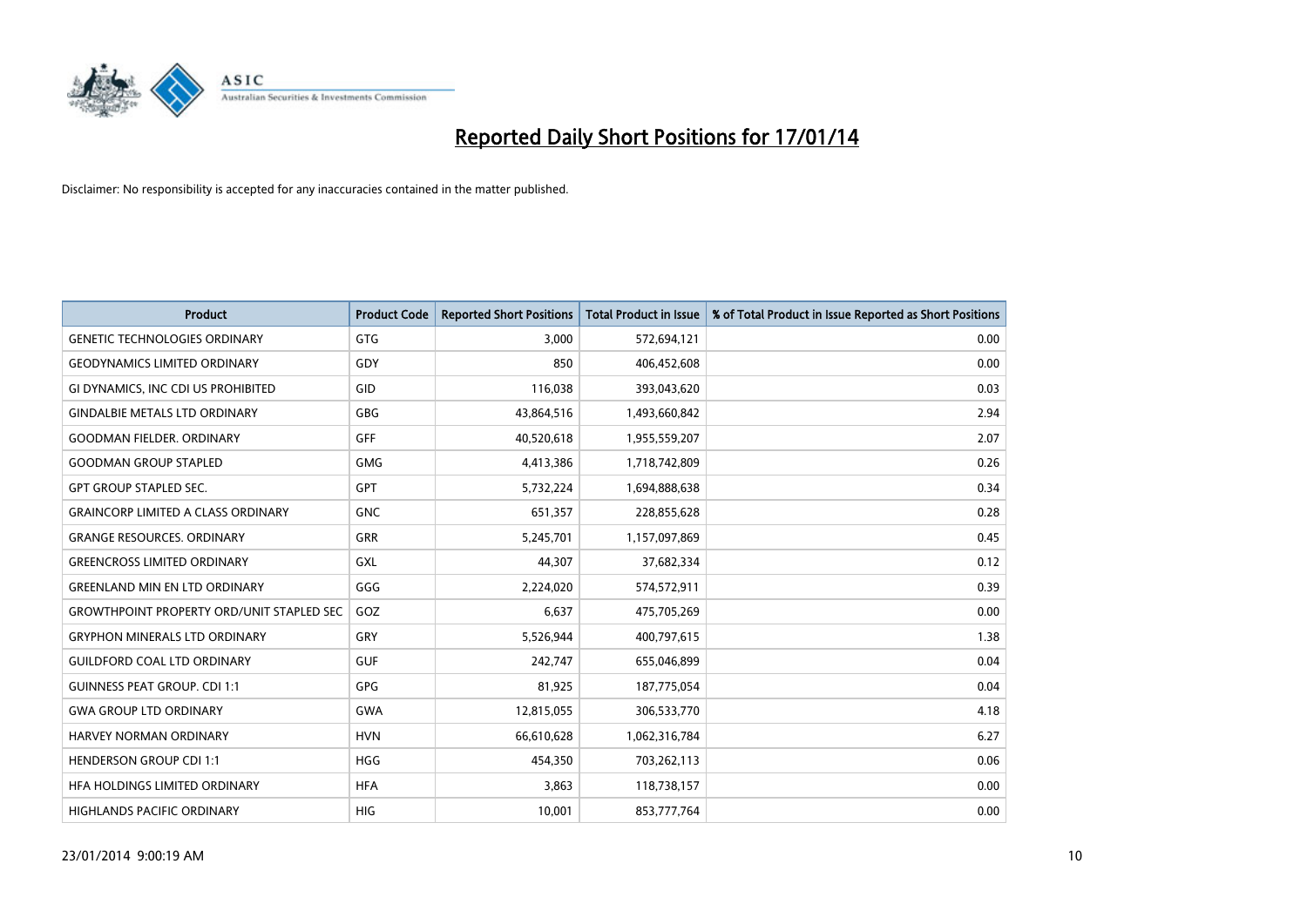

| <b>Product</b>                           | <b>Product Code</b> | <b>Reported Short Positions</b> | <b>Total Product in Issue</b> | % of Total Product in Issue Reported as Short Positions |
|------------------------------------------|---------------------|---------------------------------|-------------------------------|---------------------------------------------------------|
| HILLGROVE RES LTD ORDINARY               | <b>HGO</b>          | 481,628                         | 1,178,589,221                 | 0.04                                                    |
| <b>HILLS LTD ORDINARY</b>                | HIL                 | 505,126                         | 236,619,450                   | 0.21                                                    |
| HORIZON OIL LIMITED ORDINARY             | <b>HZN</b>          | 79,632,400                      | 1,301,147,932                 | 6.12                                                    |
| HOT CHILI LTD ORDINARY                   | <b>HCH</b>          | 10,000                          | 347,732,196                   | 0.00                                                    |
| <b>ICON ENERGY LIMITED ORDINARY</b>      | <b>ICN</b>          | 2,926                           | 615,774,351                   | 0.00                                                    |
| <b>IINET LIMITED ORDINARY</b>            | <b>IIN</b>          | 233,729                         | 161,238,847                   | 0.14                                                    |
| <b>ILUKA RESOURCES ORDINARY</b>          | ILU                 | 41,028,991                      | 418,700,517                   | 9.80                                                    |
| <b>IMDEX LIMITED ORDINARY</b>            | <b>IMD</b>          | 3,939,230                       | 210,473,188                   | 1.87                                                    |
| <b>INCITEC PIVOT ORDINARY</b>            | IPL                 | 25,811,299                      | 1,628,730,107                 | 1.58                                                    |
| <b>INDEPENDENCE GROUP ORDINARY</b>       | IGO                 | 3,889,622                       | 233,323,905                   | 1.67                                                    |
| <b>INDOPHIL RESOURCES ORDINARY</b>       | <b>IRN</b>          | 323,030                         | 1,203,146,194                 | 0.03                                                    |
| <b>INFIGEN ENERGY STAPLED SECURITIES</b> | <b>IFN</b>          | 3,050,254                       | 764,993,434                   | 0.40                                                    |
| <b>INFOMEDIA LTD ORDINARY</b>            | <b>IFM</b>          | 405,251                         | 304,953,155                   | 0.13                                                    |
| <b>INGENIA GROUP STAPLED SECURITIES</b>  | <b>INA</b>          | 45,074                          | 676,240,232                   | 0.01                                                    |
| <b>INSURANCE AUSTRALIA ORDINARY</b>      | IAG                 | 8,852,841                       | 2,298,412,449                 | 0.39                                                    |
| <b>INTREPID MINES ORDINARY</b>           | <b>IAU</b>          | 17,657,484                      | 556,426,332                   | 3.17                                                    |
| INVESTA OFFICE FUND STAPLED SECURITIES   | <b>IOF</b>          | 489,685                         | 614,047,458                   | 0.08                                                    |
| <b>INVOCARE LIMITED ORDINARY</b>         | <b>IVC</b>          | 5,964,338                       | 110,030,298                   | 5.42                                                    |
| <b>IOOF HOLDINGS LTD ORDINARY</b>        | IFL                 | 2,166,128                       | 232,118,034                   | 0.93                                                    |
| <b>IRESS LIMITED ORDINARY</b>            | <b>IRE</b>          | 432,978                         | 158,585,126                   | 0.27                                                    |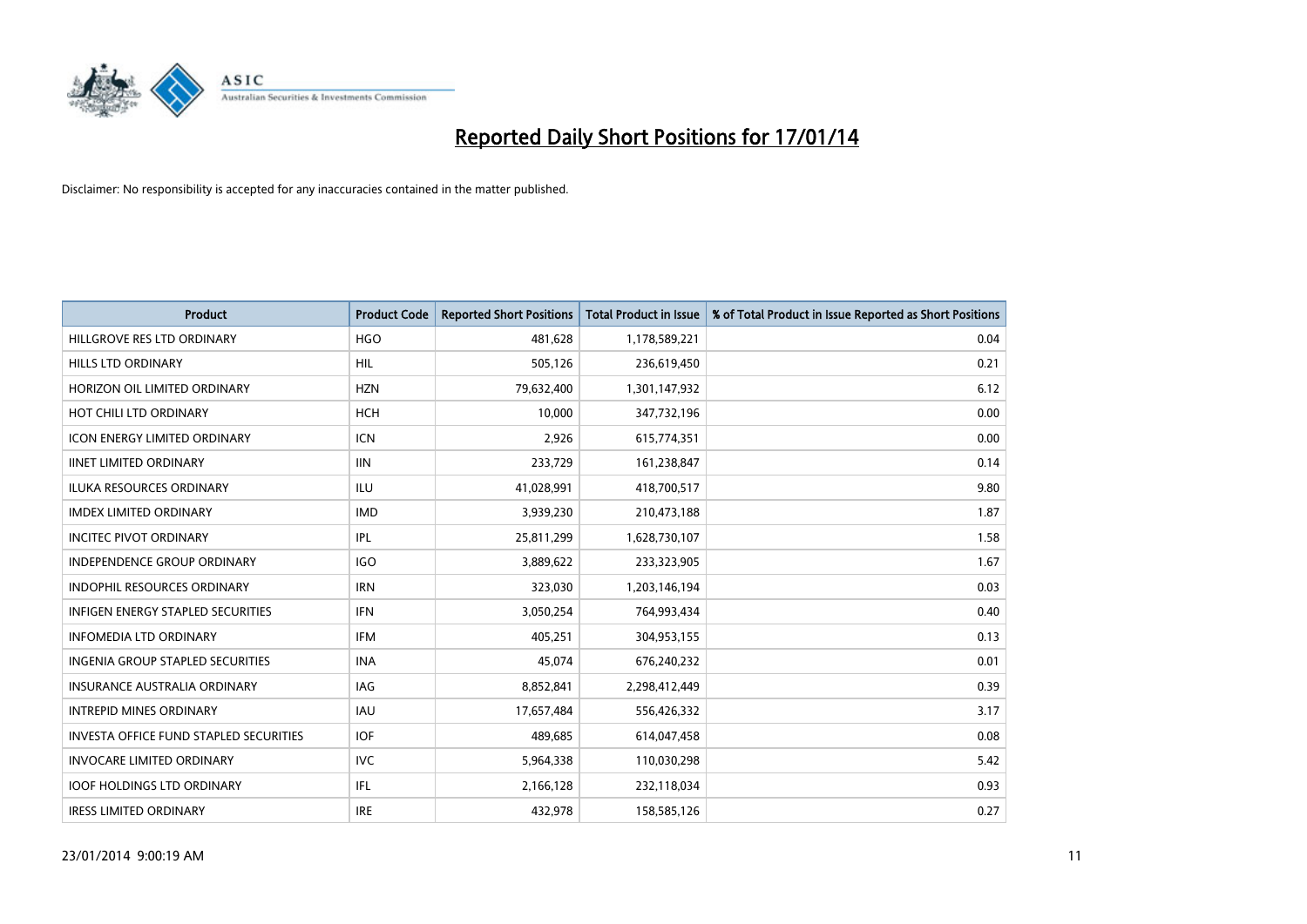

| <b>Product</b>                                  | <b>Product Code</b> | <b>Reported Short Positions</b> | <b>Total Product in Issue</b> | % of Total Product in Issue Reported as Short Positions |
|-------------------------------------------------|---------------------|---------------------------------|-------------------------------|---------------------------------------------------------|
| <b>IRON ORE HOLDINGS ORDINARY</b>               | <b>IOH</b>          | 26,197                          | 161,174,005                   | 0.02                                                    |
| <b>ISELECT LTD ORDINARY</b>                     | <b>ISU</b>          | 510,036                         | 260,889,894                   | 0.20                                                    |
| <b>JAMES HARDIE INDUST CHESS DEPOSITARY INT</b> | <b>IHX</b>          | 5,668,780                       | 443,536,551                   | 1.28                                                    |
| <b>JB HI-FI LIMITED ORDINARY</b>                | <b>JBH</b>          | 7,098,561                       | 100,261,681                   | 7.08                                                    |
| <b>KAGARA LTD ORDINARY</b>                      | KZL                 | 3,385,466                       | 798,953,117                   | 0.42                                                    |
| KALNORTH GOLD LTD ORDINARY                      | <b>KGM</b>          | 87,000                          | 229,333,538                   | 0.04                                                    |
| KAROON GAS AUSTRALIA ORDINARY                   | <b>KAR</b>          | 4,212,516                       | 255,841,581                   | 1.65                                                    |
| KATHMANDU HOLD LTD ORDINARY                     | <b>KMD</b>          | 180,033                         | 200,473,338                   | 0.09                                                    |
| <b>KBL MINING LIMITED ORDINARY</b>              | <b>KBL</b>          | 1,820                           | 393,535,629                   | 0.00                                                    |
| KINGSGATE CONSOLID, ORDINARY                    | <b>KCN</b>          | 7,403,552                       | 164,059,349                   | 4.51                                                    |
| KINGSROSE MINING LTD ORDINARY                   | <b>KRM</b>          | 490,786                         | 335,753,851                   | 0.15                                                    |
| LEIGHTON HOLDINGS ORDINARY                      | LEI                 | 22,247,928                      | 337,235,188                   | 6.60                                                    |
| LEND LEASE GROUP UNIT/ORD STAPLED               | LLC                 | 7,269,928                       | 576,712,337                   | 1.26                                                    |
| LYCOPODIUM LIMITED ORDINARY                     | <b>LYL</b>          | 1                               | 38,955,103                    | 0.00                                                    |
| <b>LYNAS CORPORATION ORDINARY</b>               | <b>LYC</b>          | 164,869,049                     | 1,961,160,594                 | 8.41                                                    |
| M2 GRP LTD ORDINARY                             | <b>MTU</b>          | 9,361,809                       | 179,384,685                   | 5.22                                                    |
| MACA LIMITED ORDINARY                           | <b>MLD</b>          | 82,455                          | 176,476,373                   | 0.05                                                    |
| <b>MACMAHON HOLDINGS ORDINARY</b>               | <b>MAH</b>          | 1,676,521                       | 1,261,699,966                 | 0.13                                                    |
| MACO ATLAS ROADS GRP ORDINARY STAPLED           | <b>MOA</b>          | 12,212,770                      | 487,230,540                   | 2.51                                                    |
| MACQUARIE GROUP LTD ORDINARY                    | <b>MOG</b>          | 1,550,843                       | 321,050,410                   | 0.48                                                    |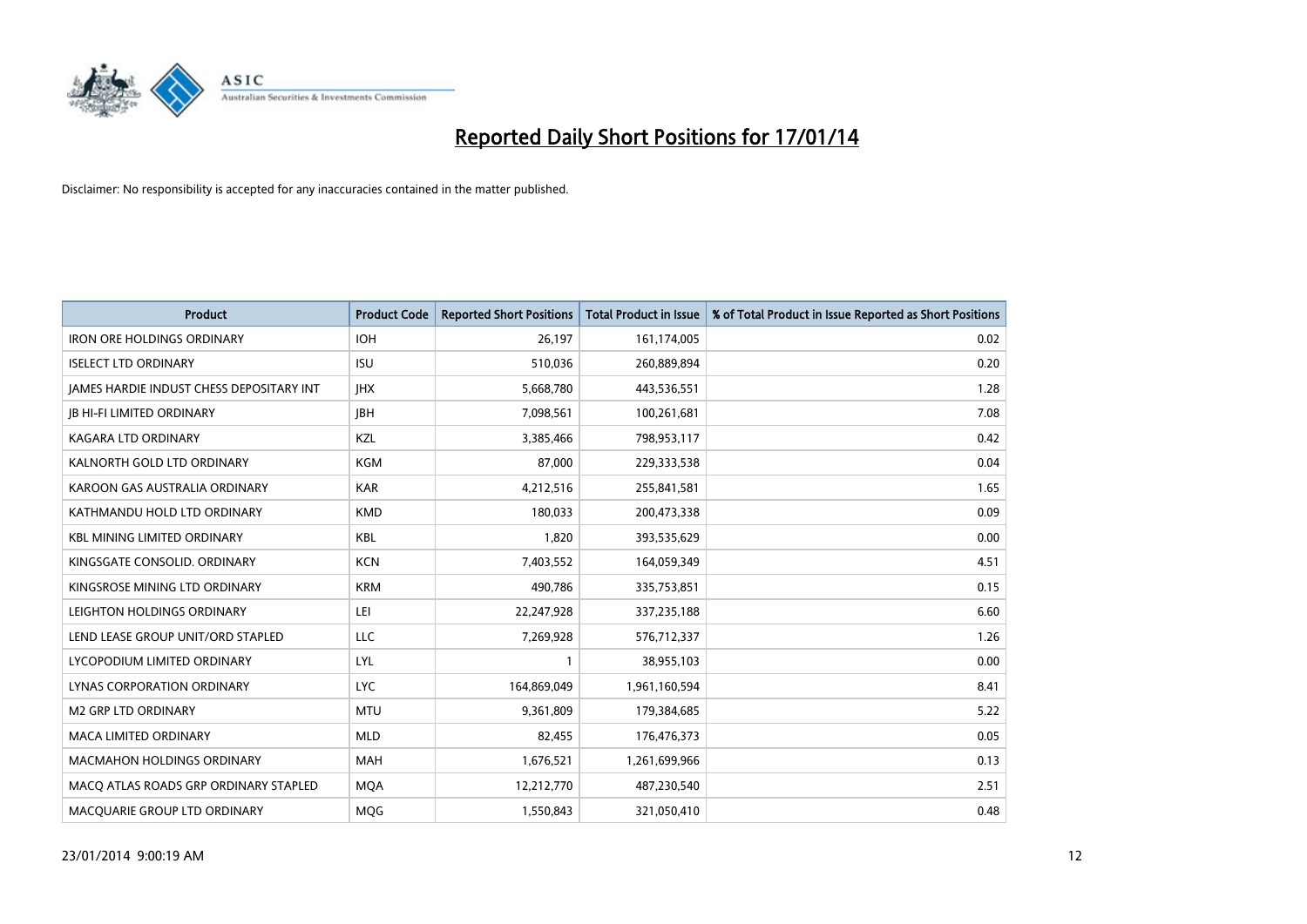

| <b>Product</b>                       | <b>Product Code</b> | <b>Reported Short Positions</b> | <b>Total Product in Issue</b> | % of Total Product in Issue Reported as Short Positions |
|--------------------------------------|---------------------|---------------------------------|-------------------------------|---------------------------------------------------------|
| MAGELLAN FIN GRP LTD ORDINARY        | <b>MFG</b>          | 954,336                         | 155,830,849                   | 0.61                                                    |
| <b>MATRIX C &amp; E LTD ORDINARY</b> | <b>MCE</b>          | 2,836,164                       | 94,555,428                    | 3.00                                                    |
| <b>MAVERICK DRILLING ORDINARY</b>    | <b>MAD</b>          | 7,905,663                       | 468,004,529                   | 1.69                                                    |
| MAXITRANS INDUSTRIES ORDINARY        | <b>MXI</b>          | 500,578                         | 183,993,392                   | 0.27                                                    |
| MAYNE PHARMA LTD ORDINARY            | <b>MYX</b>          | 1,306,900                       | 563,459,968                   | 0.23                                                    |
| MCALEESE LTD ORDINARY                | <b>MCS</b>          | 2,694,317                       | 296,577,121                   | 0.91                                                    |
| MCMILLAN SHAKESPEARE ORDINARY        | <b>MMS</b>          | 739,150                         | 74,523,965                    | 0.99                                                    |
| MEDUSA MINING LTD ORDINARY           | MML                 | 6,069,182                       | 207,794,301                   | 2.92                                                    |
| MELBOURNE IT LIMITED ORDINARY        | <b>MLB</b>          | 22,923                          | 83,231,038                    | 0.03                                                    |
| MEO AUSTRALIA LTD ORDINARY           | <b>MEO</b>          | 10,845                          | 627,264,587                   | 0.00                                                    |
| MERIDIAN ENERGY INSTALMENT RECEIPTS  | <b>MEZCA</b>        | 32,097                          | 1,255,413,626                 | 0.00                                                    |
| <b>MERMAID MARINE ORDINARY</b>       | <b>MRM</b>          | 1,601,011                       | 232,652,241                   | 0.69                                                    |
| MESOBLAST LIMITED ORDINARY           | <b>MSB</b>          | 15,867,108                      | 321,210,394                   | 4.94                                                    |
| METALS X LIMITED ORDINARY            | <b>MLX</b>          | 36,159                          | 1,655,386,110                 | 0.00                                                    |
| METCASH LIMITED ORDINARY             | <b>MTS</b>          | 112,056,353                     | 880,704,786                   | 12.72                                                   |
| METMINCO LIMITED ORDINARY            | <b>MNC</b>          | 338,543                         | 1,749,543,023                 | 0.02                                                    |
| MIGHTY RIVER POWER ORDINARY          | <b>MYT</b>          | 1,950,939                       | 1,400,012,517                 | 0.14                                                    |
| MINCOR RESOURCES NL ORDINARY         | <b>MCR</b>          | 2,241,674                       | 188,208,274                   | 1.19                                                    |
| MINERAL DEPOSITS ORDINARY            | <b>MDL</b>          | 771,684                         | 96,038,786                    | 0.80                                                    |
| MINERAL RESOURCES. ORDINARY          | <b>MIN</b>          | 4,502,790                       | 186,112,198                   | 2.42                                                    |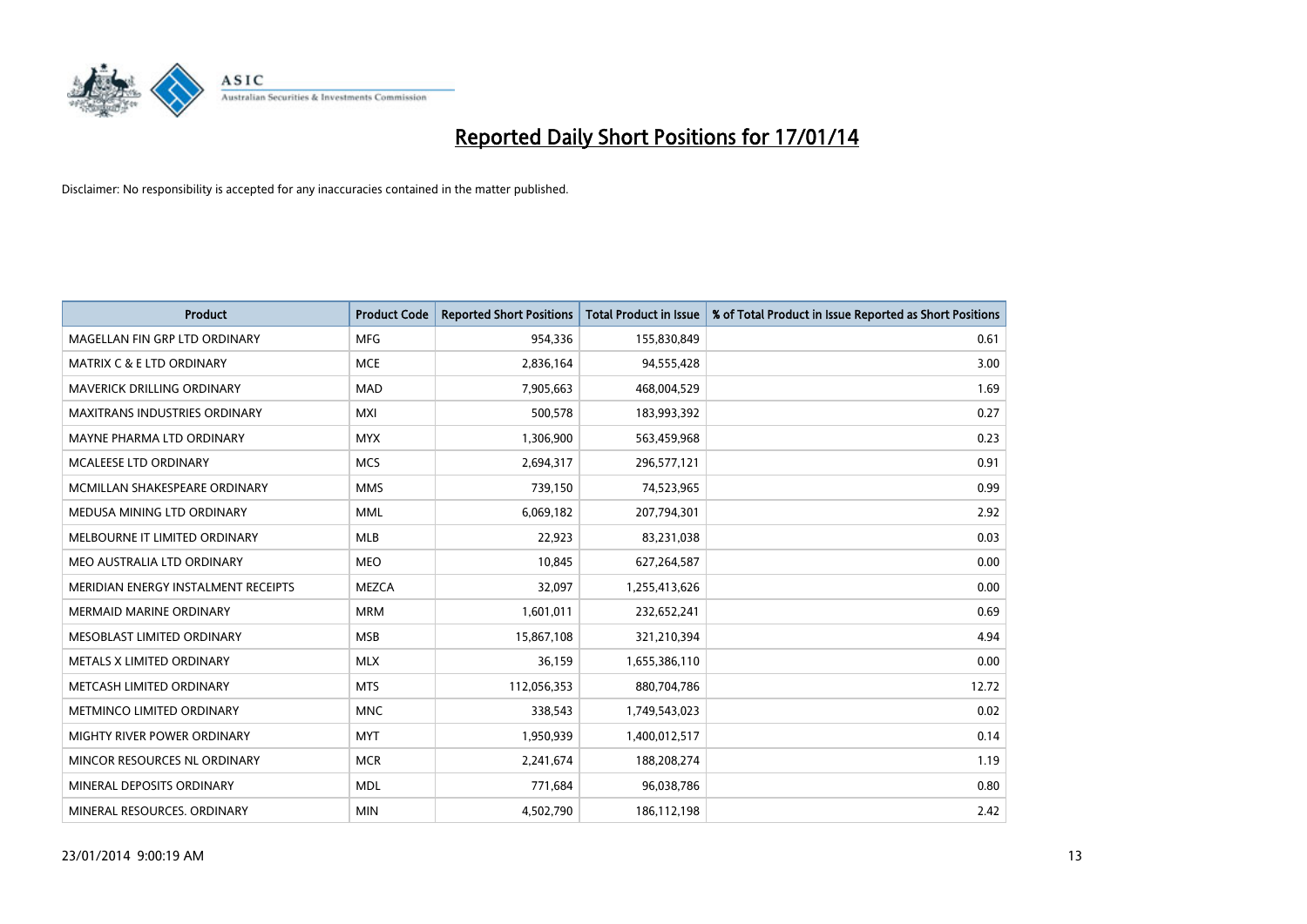

| <b>Product</b>                    | <b>Product Code</b> | <b>Reported Short Positions</b> | <b>Total Product in Issue</b> | % of Total Product in Issue Reported as Short Positions |
|-----------------------------------|---------------------|---------------------------------|-------------------------------|---------------------------------------------------------|
| MINT WIRELESS ORDINARY            | <b>MNW</b>          | 744,210                         | 403,872,395                   | 0.18                                                    |
| MIRABELA NICKEL LTD ORDINARY      | <b>MBN</b>          | 18,867,110                      | 876,801,147                   | 2.15                                                    |
| MIRVAC GROUP STAPLED SECURITIES   | <b>MGR</b>          | 6,784,664                       | 3,664,938,678                 | 0.19                                                    |
| MOLOPO ENERGY LTD ORDINARY        | <b>MPO</b>          | 351,895                         | 246,724,091                   | 0.14                                                    |
| MONADELPHOUS GROUP ORDINARY       | <b>MND</b>          | 13,055,107                      | 92,308,047                    | 14.14                                                   |
| MORTGAGE CHOICE LTD ORDINARY      | MOC                 | 76,770                          | 123,780,387                   | 0.06                                                    |
| <b>MOUNT GIBSON IRON ORDINARY</b> | <b>MGX</b>          | 7,743,707                       | 1,090,584,232                 | 0.71                                                    |
| MULTIPLEX SITES SITES             | <b>MXUPA</b>        | 1,643                           | 4,500,000                     | 0.04                                                    |
| MURCHISON METALS LTD ORDINARY     | <b>MMX</b>          | 216,291                         | 450,497,346                   | 0.05                                                    |
| MYER HOLDINGS LTD ORDINARY        | <b>MYR</b>          | 66,451,617                      | 585,684,551                   | 11.35                                                   |
| NANOSONICS LIMITED ORDINARY       | <b>NAN</b>          | 190,618                         | 263,125,129                   | 0.07                                                    |
| NATIONAL AUST. BANK ORDINARY      | <b>NAB</b>          | 5,119,634                       | 2,351,436,055                 | 0.22                                                    |
| NATIONAL STORAGE STAPLED          | <b>NSR</b>          | 10,035                          | 244,897,097                   | 0.00                                                    |
| NAVITAS LIMITED ORDINARY          | <b>NVT</b>          | 3,038,488                       | 375,416,910                   | 0.81                                                    |
| NEARMAP LTD ORDINARY              | <b>NEA</b>          | 4,500                           | 333,846,101                   | 0.00                                                    |
| NEON ENERGY LIMITED ORDINARY      | <b>NEN</b>          | 4,866,909                       | 553,037,848                   | 0.88                                                    |
| NEUREN PHARMACEUT. ORDINARY       | <b>NEU</b>          | 10,403                          | 1,512,528,963                 | 0.00                                                    |
| NEW HOPE CORPORATION ORDINARY     | <b>NHC</b>          | 415,904                         | 830,819,859                   | 0.05                                                    |
| NEWCREST MINING ORDINARY          | <b>NCM</b>          | 12,311,737                      | 766,510,971                   | 1.61                                                    |
| NEWS CORP A NON-VOTING CDI        | <b>NWSLV</b>        | 1,596,889                       | 3,336,550                     | 47.86                                                   |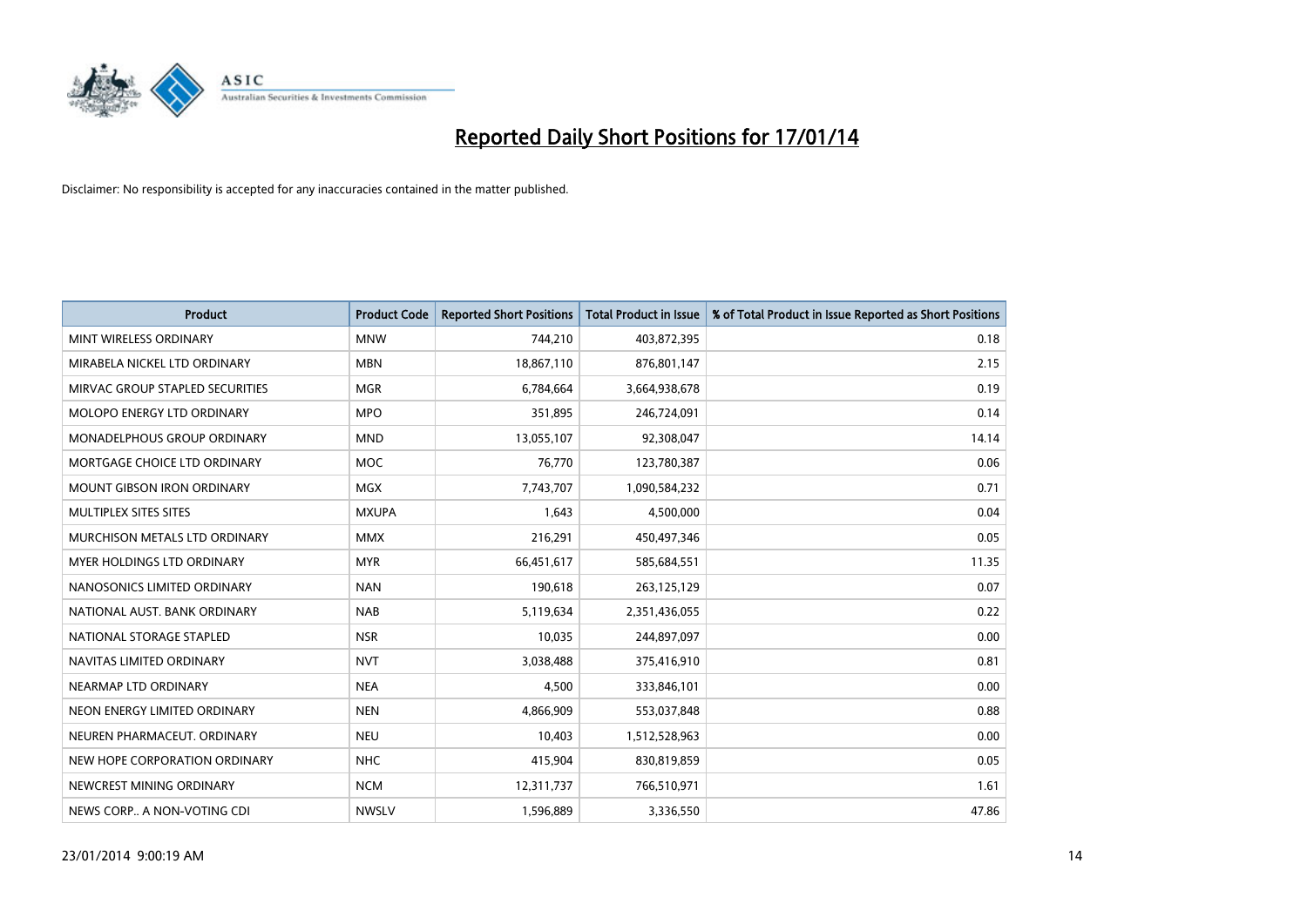

| <b>Product</b>                        | <b>Product Code</b> | <b>Reported Short Positions</b> | <b>Total Product in Issue</b> | % of Total Product in Issue Reported as Short Positions |
|---------------------------------------|---------------------|---------------------------------|-------------------------------|---------------------------------------------------------|
| NEWS CORP B VOTING CDI                | <b>NWS</b>          | 3,224,475                       | 19,342,944                    | 16.67                                                   |
| NEWSAT LIMITED ORDINARY               | <b>NWT</b>          | 1,708,047                       | 591,460,931                   | 0.29                                                    |
| NEXTDC LIMITED ORDINARY               | <b>NXT</b>          | 9,216,328                       | 192,904,486                   | 4.78                                                    |
| NEXUS ENERGY LIMITED ORDINARY         | <b>NXS</b>          | 2,039,323                       | 1,330,219,459                 | 0.15                                                    |
| NIB HOLDINGS LIMITED ORDINARY         | <b>NHF</b>          | 3,499,726                       | 439,004,182                   | 0.80                                                    |
| NICK SCALI LIMITED ORDINARY           | <b>NCK</b>          | 2,019                           | 81,000,000                    | 0.00                                                    |
| NIDO PETROLEUM ORDINARY               | <b>NDO</b>          | 47,402                          | 2,048,317,635                 | 0.00                                                    |
| NINE ENTERTAINMENT ORDINARY           | <b>NEC</b>          | 6,389,952                       | 940,295,023                   | 0.68                                                    |
| NORTHERN IRON LTD ORDINARY            | <b>NFE</b>          | 108,190                         | 484,405,314                   | 0.02                                                    |
| NORTHERN STAR ORDINARY                | <b>NST</b>          | 3,225,587                       | 428,369,762                   | 0.75                                                    |
| NOVOGEN LIMITED ORDINARY              | <b>NRT</b>          | 74,125                          | 161,498,858                   | 0.05                                                    |
| NRW HOLDINGS LIMITED ORDINARY         | <b>NWH</b>          | 17,659,652                      | 278,888,011                   | 6.33                                                    |
| NUCOAL RESOURCES LTD ORDINARY         | <b>NCR</b>          | 100,001                         | 768,612,354                   | 0.01                                                    |
| NUFARM LIMITED ORDINARY               | <b>NUF</b>          | 15,848,100                      | 263,725,895                   | 6.01                                                    |
| OAKTON LIMITED ORDINARY               | <b>OKN</b>          | 752,296                         | 89,968,985                    | 0.84                                                    |
| OCEANAGOLD CORP. CHESS DEPOSITARY INT | <b>OGC</b>          | 924,924                         | 300,350,129                   | 0.31                                                    |
| OIL SEARCH LTD ORDINARY               | OSH                 | 8,386,237                       | 1,343,361,150                 | 0.62                                                    |
| OM HOLDINGS LIMITED ORDINARY          | OMH                 | 2,288,509                       | 733,423,337                   | 0.31                                                    |
| ORICA LIMITED ORDINARY                | ORI                 | 9,939,491                       | 370,255,009                   | 2.68                                                    |
| ORIGIN ENERGY ORDINARY                | <b>ORG</b>          | 8,002,895                       | 1,101,228,973                 | 0.73                                                    |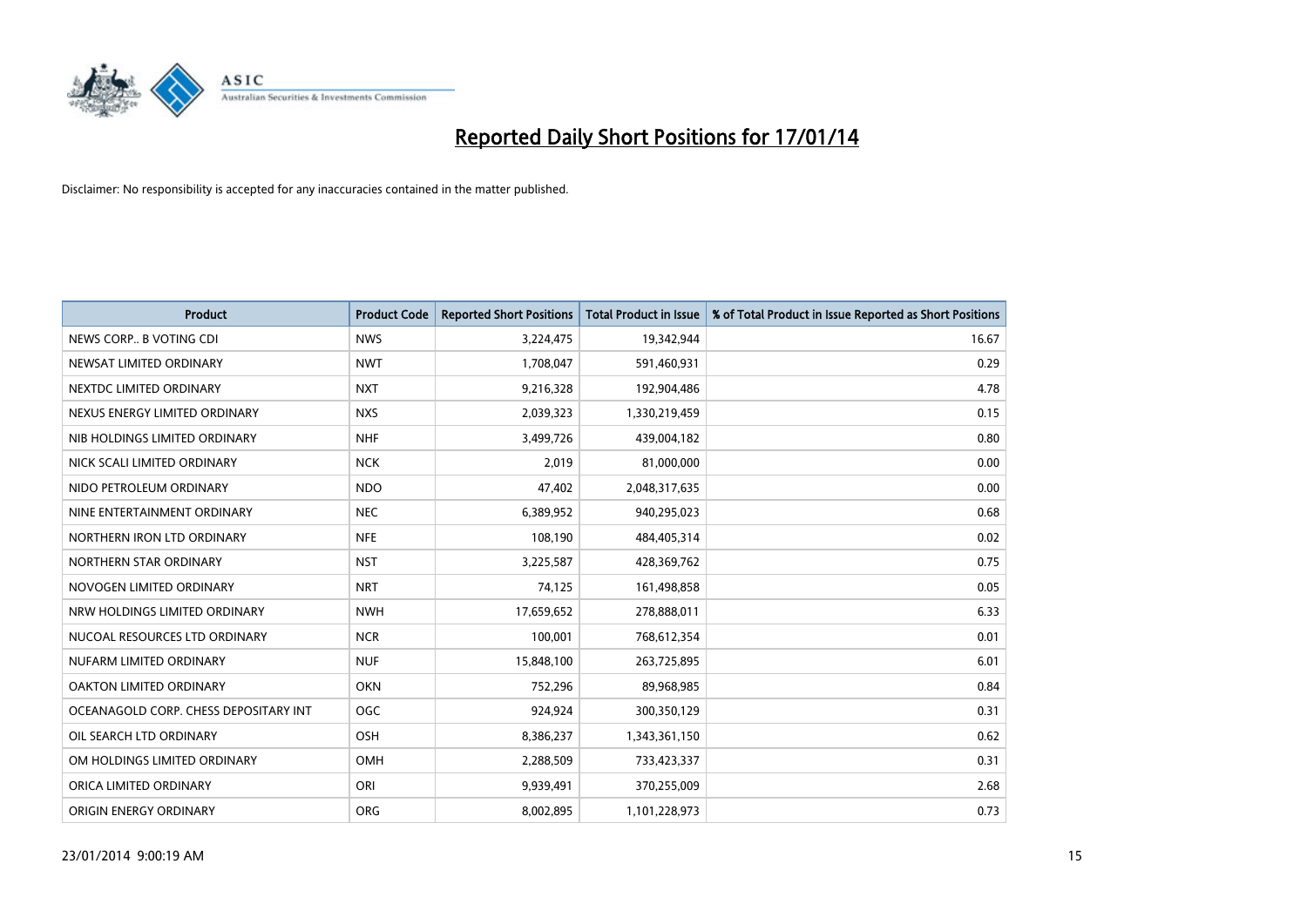

| <b>Product</b>                    | <b>Product Code</b> | <b>Reported Short Positions</b> | <b>Total Product in Issue</b> | % of Total Product in Issue Reported as Short Positions |
|-----------------------------------|---------------------|---------------------------------|-------------------------------|---------------------------------------------------------|
| OROCOBRE LIMITED ORDINARY         | <b>ORE</b>          | 397,334                         | 132,041,911                   | 0.30                                                    |
| ORORA LIMITED ORDINARY            | <b>ORA</b>          | 175,482                         | 1,206,684,923                 | 0.01                                                    |
| OROTONGROUP LIMITED ORDINARY      | ORL                 | 129,887                         | 40,880,902                    | 0.32                                                    |
| OZ MINERALS ORDINARY              | OZL                 | 17,567,683                      | 303,470,022                   | 5.79                                                    |
| <b>OZFOREX GROUP LTD ORDINARY</b> | <b>OFX</b>          | 2,301,102                       | 240,000,000                   | 0.96                                                    |
| <b>PACIFIC BRANDS ORDINARY</b>    | <b>PBG</b>          | 6,033,271                       | 912,915,695                   | 0.66                                                    |
| PACT GROUP HLDGS LTD ORDINARY     | PGH                 | 1,350,000                       | 294,097,961                   | 0.46                                                    |
| PALADIN ENERGY LTD ORDINARY       | PDN                 | 93,209,251                      | 964,241,634                   | 9.67                                                    |
| PANAUST LIMITED ORDINARY          | <b>PNA</b>          | 9,796,587                       | 620,724,651                   | 1.58                                                    |
| PANORAMIC RESOURCES ORDINARY      | PAN                 | 429,812                         | 319,285,132                   | 0.13                                                    |
| PANTERRA GOLD LTD ORDINARY        | PGI                 | 1                               | 772,031,012                   | 0.00                                                    |
| PAPERLINX LIMITED ORDINARY        | <b>PPX</b>          | 48,326                          | 609,280,761                   | 0.01                                                    |
| PAPILLON RES LTD ORDINARY         | PIR                 | 7,970,886                       | 339,444,210                   | 2.35                                                    |
| PATTIES FOODS LTD ORDINARY        | PFL                 | 49,324                          | 139,144,338                   | 0.04                                                    |
| PEET LIMITED ORDINARY             | <b>PPC</b>          | 501,933                         | 433,389,348                   | 0.12                                                    |
| PENINSULA ENERGY LTD ORDINARY     | <b>PEN</b>          |                                 | 3,252,030,235                 | 0.00                                                    |
| PERPETUAL LIMITED ORDINARY        | <b>PPT</b>          | 2,329,188                       | 46,529,270                    | 5.01                                                    |
| PERSEUS MINING LTD ORDINARY       | PRU                 | 9,638,182                       | 457,962,088                   | 2.10                                                    |
| PHARMAXIS LTD ORDINARY            | <b>PXS</b>          | 1,281,888                       | 309,046,349                   | 0.41                                                    |
| PHOSPHAGENICS LTD. ORDINARY       | POH                 | 50,000                          | 1,020,465,957                 | 0.00                                                    |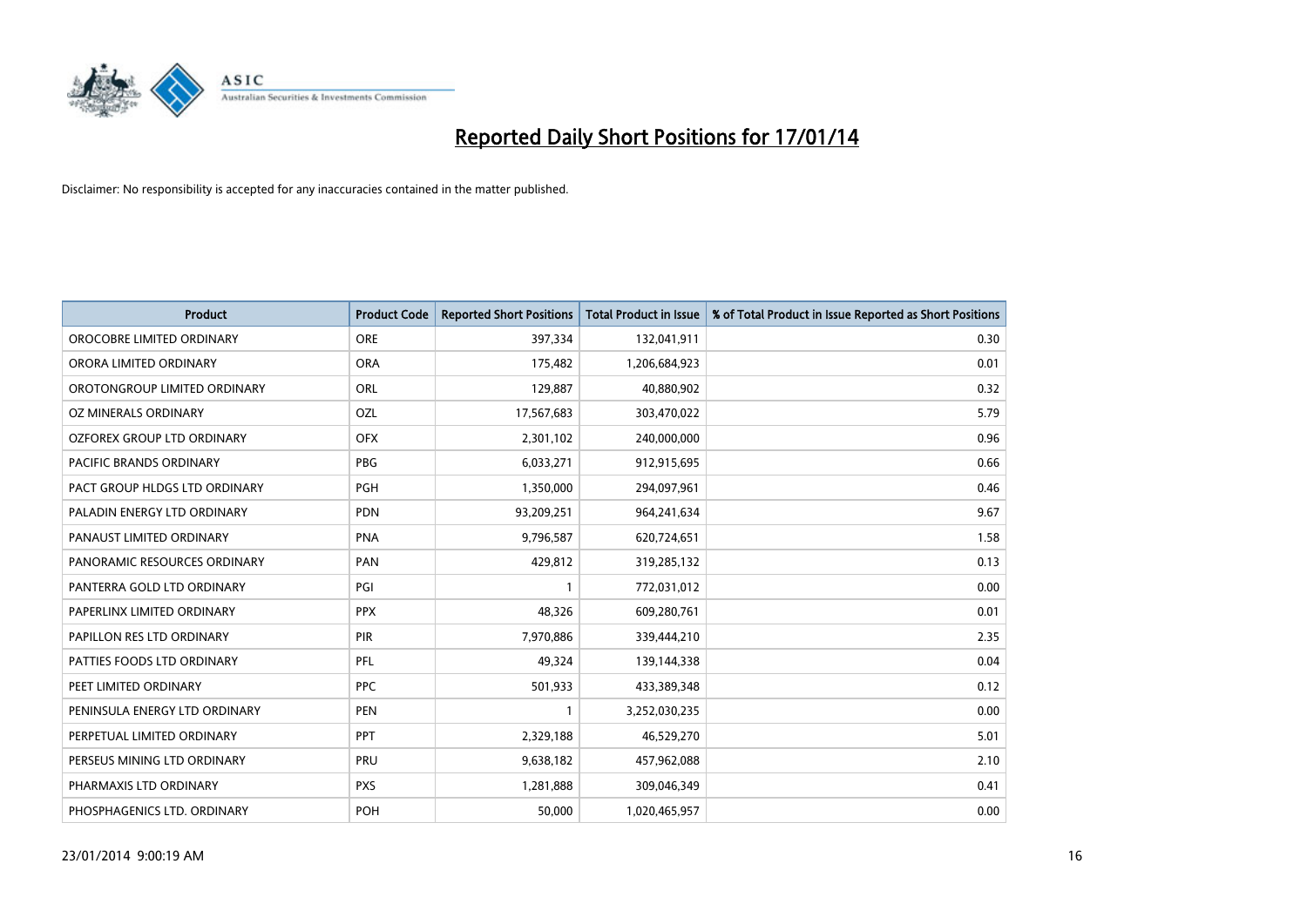

| <b>Product</b>                      | <b>Product Code</b> | <b>Reported Short Positions</b> | <b>Total Product in Issue</b> | % of Total Product in Issue Reported as Short Positions |
|-------------------------------------|---------------------|---------------------------------|-------------------------------|---------------------------------------------------------|
| PLATINUM ASSET ORDINARY             | <b>PTM</b>          | 159,234                         | 578,685,695                   | 0.03                                                    |
| PLATINUM AUSTRALIA ORDINARY         | <b>PLA</b>          | 836,127                         | 504,968,043                   | 0.17                                                    |
| PMI GOLD CORP CDI 1:1               | <b>PVM</b>          | 232,274                         | 162,796,704                   | 0.14                                                    |
| PMP LIMITED ORDINARY                | <b>PMP</b>          | 1,595,073                       | 323,781,124                   | 0.49                                                    |
| PRANA BIOTECHNOLOGY ORDINARY        | PBT                 | 313,792                         | 418,181,096                   | 0.08                                                    |
| PREMIER INVESTMENTS ORDINARY        | <b>PMV</b>          | 278,244                         | 155,314,874                   | 0.18                                                    |
| PRIMA BIOMED LTD ORDINARY           | <b>PRR</b>          | 118,468                         | 1,228,709,341                 | 0.01                                                    |
| PRIMARY HEALTH CARE ORDINARY        | <b>PRY</b>          | 19,521,652                      | 504,956,647                   | 3.87                                                    |
| PRIME MEDIA GRP LTD ORDINARY        | <b>PRT</b>          | 1,414,238                       | 366,330,303                   | 0.39                                                    |
| PROGRAMMED ORDINARY                 | <b>PRG</b>          | 207,386                         | 118,229,190                   | 0.18                                                    |
| <b>QANTAS AIRWAYS ORDINARY</b>      | QAN                 | 60,864,129                      | 2,196,330,250                 | 2.77                                                    |
| <b>OBE INSURANCE GROUP ORDINARY</b> | <b>OBE</b>          | 13,274,755                      | 1,248,704,599                 | 1.06                                                    |
| ORXPHARMA LTD ORDINARY              | <b>QRX</b>          | 66,492                          | 164,095,969                   | 0.04                                                    |
| <b>QUBE HOLDINGS LTD ORDINARY</b>   | <b>QUB</b>          | 12,508,769                      | 931,433,499                   | 1.34                                                    |
| RAMELIUS RESOURCES ORDINARY         | <b>RMS</b>          | 169,047                         | 365,380,380                   | 0.05                                                    |
| RAMSAY HEALTH CARE ORDINARY         | <b>RHC</b>          | 2,565,729                       | 202,081,252                   | 1.27                                                    |
| <b>RCR TOMLINSON ORDINARY</b>       | <b>RCR</b>          | 1,088,955                       | 136,696,590                   | 0.80                                                    |
| <b>REA GROUP ORDINARY</b>           | <b>REA</b>          | 947,231                         | 131,714,699                   | 0.72                                                    |
| RECALL HOLDINGS LTD ORDINARY        | <b>REC</b>          | 615,977                         | 312,311,413                   | 0.20                                                    |
| RECKON LIMITED ORDINARY             | <b>RKN</b>          | 77,166                          | 126,913,066                   | 0.06                                                    |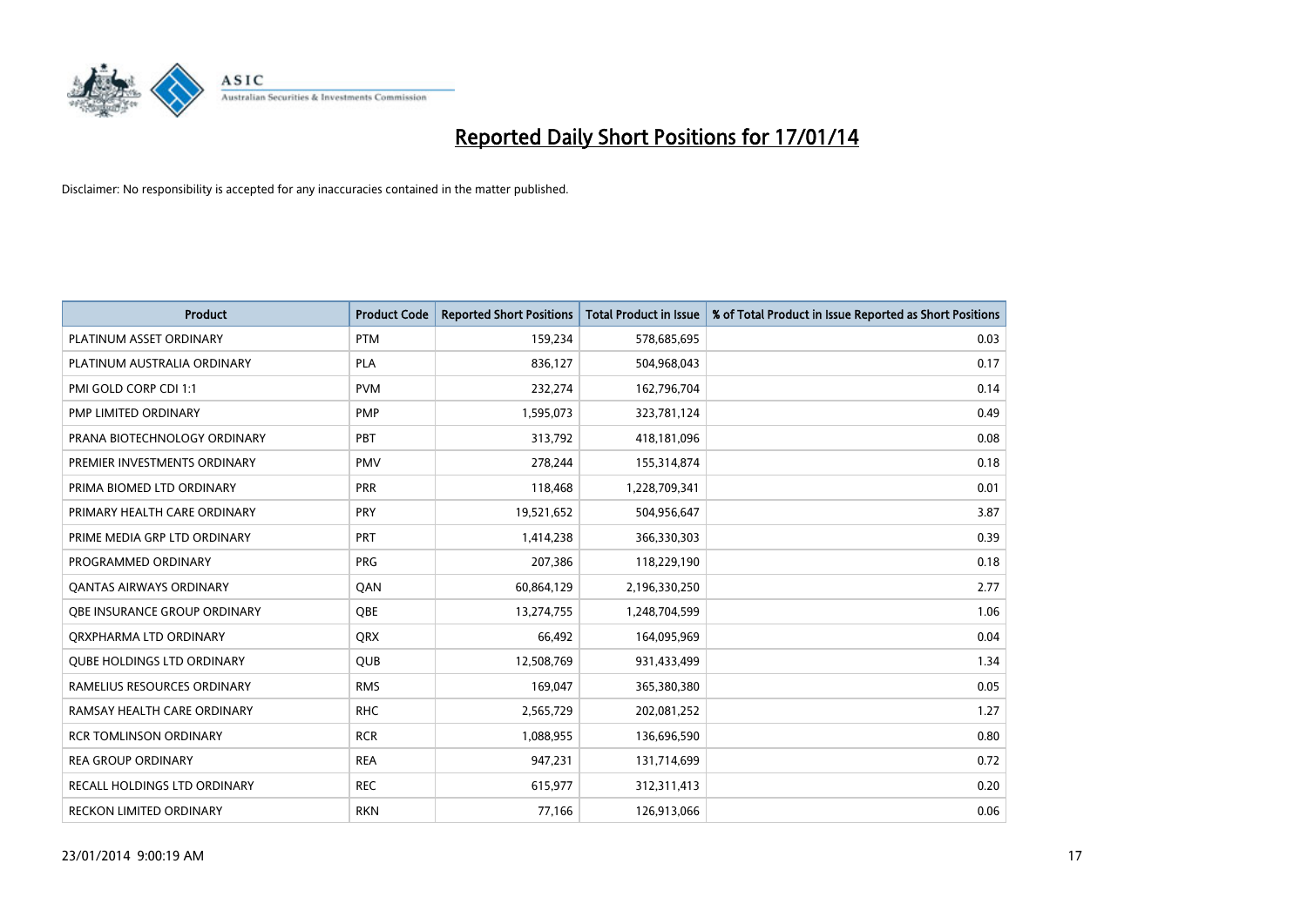

| <b>Product</b>                      | <b>Product Code</b> | <b>Reported Short Positions</b> | <b>Total Product in Issue</b> | % of Total Product in Issue Reported as Short Positions |
|-------------------------------------|---------------------|---------------------------------|-------------------------------|---------------------------------------------------------|
| <b>RED 5 LIMITED ORDINARY</b>       | <b>RED</b>          | 162,100                         | 759,451,008                   | 0.02                                                    |
| <b>RED FORK ENERGY ORDINARY</b>     | <b>RFE</b>          | 4,186,338                       | 501,051,719                   | 0.84                                                    |
| REDBANK ENERGY LTD ORDINARY         | AEJ                 | 13                              | 786,287                       | 0.00                                                    |
| REECE AUSTRALIA LTD. ORDINARY       | <b>REH</b>          | 377                             | 99,600,000                    | 0.00                                                    |
| REED RESOURCES LTD ORDINARY         | <b>RDR</b>          | 250,000                         | 523,453,895                   | 0.05                                                    |
| <b>REGIS RESOURCES ORDINARY</b>     | <b>RRL</b>          | 11,408,536                      | 497,987,384                   | 2.29                                                    |
| RESMED INC CDI 10:1                 | <b>RMD</b>          | 35,709,271                      | 1,420,542,770                 | 2.51                                                    |
| RESOLUTE MINING ORDINARY            | <b>RSG</b>          | 7,902,377                       | 640,994,224                   | 1.23                                                    |
| RESOURCE EQUIP LTD ORDINARY         | <b>RQL</b>          | 5,000                           | 249,065,471                   | 0.00                                                    |
| <b>RESOURCE GENERATION ORDINARY</b> | <b>RES</b>          | 224,300                         | 581,380,338                   | 0.04                                                    |
| RETAIL FOOD GROUP ORDINARY          | <b>RFG</b>          | 3,268,207                       | 144,049,390                   | 2.27                                                    |
| REX MINERALS LIMITED ORDINARY       | <b>RXM</b>          | 1,751,828                       | 188,907,284                   | 0.93                                                    |
| RIDLEY CORPORATION ORDINARY         | <b>RIC</b>          | 116,951                         | 307,817,071                   | 0.04                                                    |
| RIO TINTO LIMITED ORDINARY          | <b>RIO</b>          | 3,867,957                       | 435,758,720                   | 0.89                                                    |
| <b>ROBUST RESOURCES ORDINARY</b>    | <b>ROL</b>          | 4,000                           | 102,830,646                   | 0.00                                                    |
| ROC OIL COMPANY ORDINARY            | <b>ROC</b>          | 1,026,019                       | 686,461,740                   | 0.15                                                    |
| RURALCO HOLDINGS ORDINARY           | <b>RHL</b>          | 1,394                           | 62,711,592                    | 0.00                                                    |
| SAI GLOBAL LIMITED ORDINARY         | SAI                 | 6,957,903                       | 210,751,657                   | 3.30                                                    |
| SALMAT LIMITED ORDINARY             | <b>SLM</b>          | 998                             | 159,812,799                   | 0.00                                                    |
| SAMSON OIL & GAS LTD ORDINARY       | SSN                 | 896,000                         | 2,547,627,193                 | 0.04                                                    |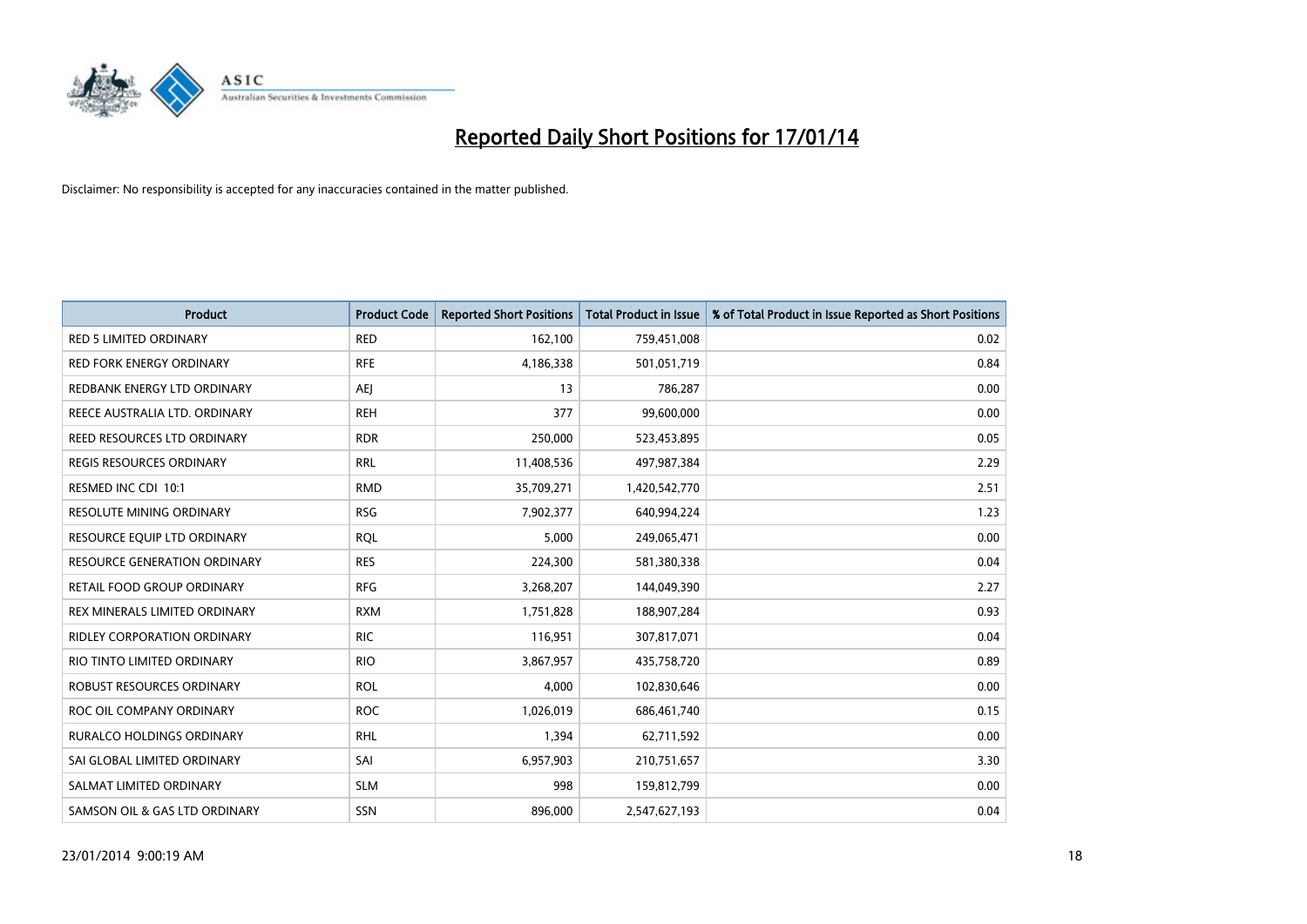

| Product                                  | <b>Product Code</b> | <b>Reported Short Positions</b> | <b>Total Product in Issue</b> | % of Total Product in Issue Reported as Short Positions |
|------------------------------------------|---------------------|---------------------------------|-------------------------------|---------------------------------------------------------|
| SANDFIRE RESOURCES ORDINARY              | <b>SFR</b>          | 1,366,075                       | 155,640,968                   | 0.88                                                    |
| SANTOS LTD ORDINARY                      | <b>STO</b>          | 5,381,385                       | 970,222,619                   | 0.55                                                    |
| SARACEN MINERAL ORDINARY                 | SAR                 | 1,539,908                       | 595,263,186                   | 0.26                                                    |
| SCA PROPERTY GROUP STAPLED SECURITIES    | SCP                 | 36,764,717                      | 648,628,320                   | 5.67                                                    |
| SEDGMAN LIMITED ORDINARY                 | <b>SDM</b>          | 101,505                         | 223,224,636                   | 0.05                                                    |
| SEEK LIMITED ORDINARY                    | <b>SEK</b>          | 11,411,039                      | 339,167,526                   | 3.36                                                    |
| SELECT HARVESTS ORDINARY                 | <b>SHV</b>          | 70,349                          | 57,815,720                    | 0.12                                                    |
| SENEX ENERGY LIMITED ORDINARY            | <b>SXY</b>          | 12,770,995                      | 1,144,008,917                 | 1.12                                                    |
| SERVCORP LIMITED ORDINARY                | SRV                 | 2,491                           | 98,432,275                    | 0.00                                                    |
| SERVICE STREAM ORDINARY                  | <b>SSM</b>          | 100                             | 284,443,570                   | 0.00                                                    |
| SEVEN GROUP HOLDINGS ORDINARY            | <b>SVW</b>          | 4,047,094                       | 308,160,281                   | 1.31                                                    |
| SEVEN WEST MEDIA LTD ORDINARY            | <b>SWM</b>          | 7,327,429                       | 999,160,872                   | 0.73                                                    |
| SIGMA PHARMACEUTICAL ORDINARY            | <b>SIP</b>          | 5,719,287                       | 1,125,275,419                 | 0.51                                                    |
| SILEX SYSTEMS ORDINARY                   | <b>SLX</b>          | 2,723,965                       | 170,297,752                   | 1.60                                                    |
| SILVER CHEF LIMITED ORDINARY             | SIV                 | 27,201                          | 29,333,629                    | 0.09                                                    |
| SILVER LAKE RESOURCE ORDINARY            | <b>SLR</b>          | 18,891,131                      | 437,594,758                   | 4.32                                                    |
| SIMS METAL MGMT LTD ORDINARY             | SGM                 | 10,852,602                      | 204,434,248                   | 5.31                                                    |
| SINGAPORE TELECOMM. CHESS DEPOSITARY INT | SGT                 | 3,868,727                       | 148,226,740                   | 2.61                                                    |
| SIRIUS RESOURCES NL ORDINARY             | <b>SIR</b>          | 9,928,384                       | 261,930,167                   | 3.79                                                    |
| SIRTEX MEDICAL ORDINARY                  | <b>SRX</b>          | 304,713                         | 56,108,439                    | 0.54                                                    |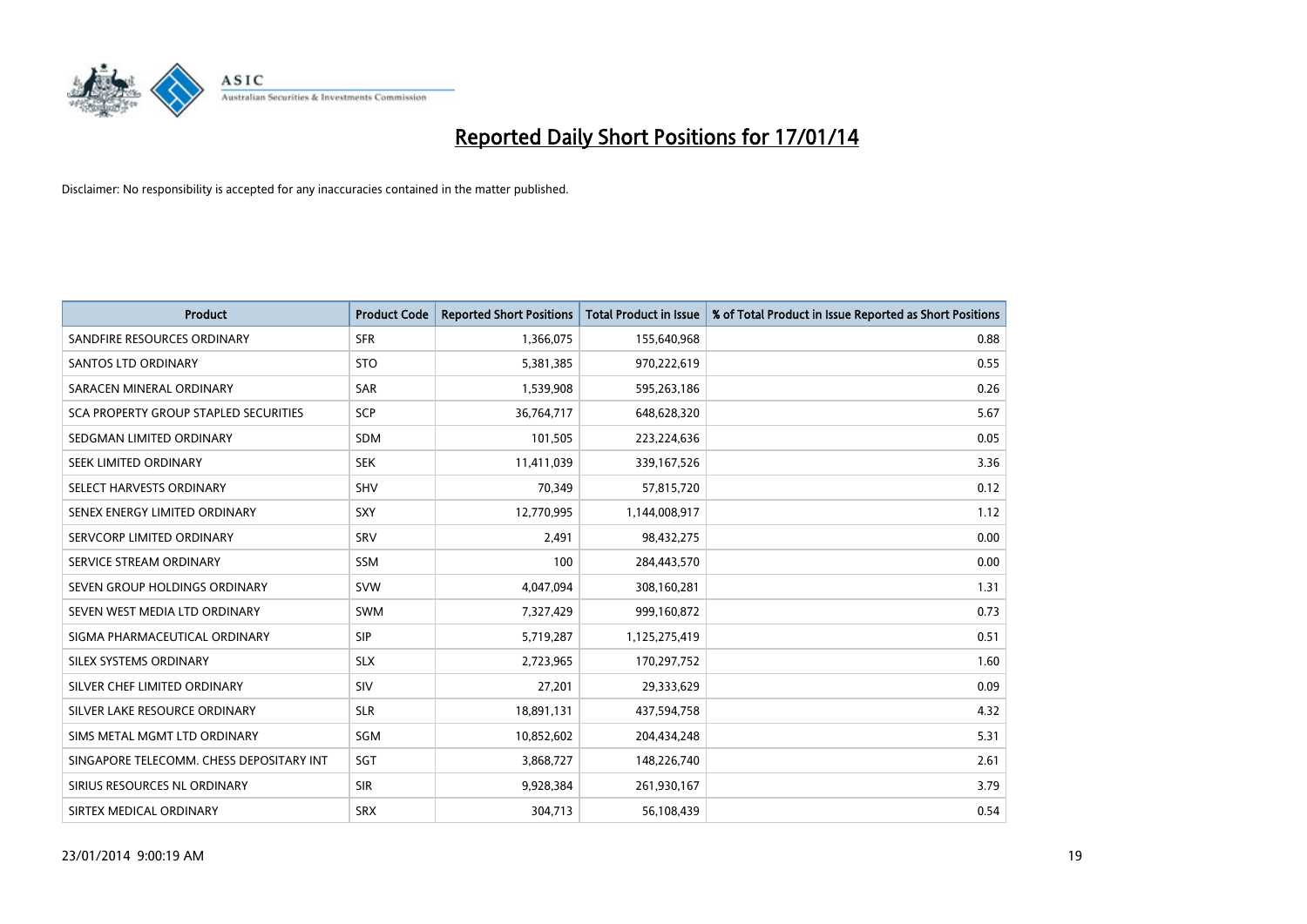

| <b>Product</b>                           | <b>Product Code</b> | <b>Reported Short Positions</b> | <b>Total Product in Issue</b> | % of Total Product in Issue Reported as Short Positions |
|------------------------------------------|---------------------|---------------------------------|-------------------------------|---------------------------------------------------------|
| SKILLED GROUP LTD ORDINARY               | <b>SKE</b>          | 3,534,574                       | 233,871,364                   | 1.51                                                    |
| <b>SKY NETWORK ORDINARY</b>              | <b>SKT</b>          | 160,471                         | 389,139,785                   | 0.04                                                    |
| SKYCITY ENT GRP LTD ORDINARY             | <b>SKC</b>          | 415,065                         | 580,016,676                   | 0.07                                                    |
| <b>SLATER &amp; GORDON ORDINARY</b>      | SGH                 | 652,577                         | 202,481,656                   | 0.32                                                    |
| SMS MANAGEMENT, ORDINARY                 | <b>SMX</b>          | 4,045,675                       | 70,099,763                    | 5.77                                                    |
| SONIC HEALTHCARE ORDINARY                | <b>SHL</b>          | 4,664,035                       | 400,733,556                   | 1.16                                                    |
| SOUL PATTINSON (W.H) ORDINARY            | SOL                 | 62,529                          | 239,395,320                   | 0.03                                                    |
| SOUTH BOULDER MINES ORDINARY             | <b>STB</b>          | $\mathbf{1}$                    | 128,177,826                   | 0.00                                                    |
| SP AUSNET STAPLED SECURITIES             | <b>SPN</b>          | 62,657,253                      | 3,386,607,080                 | 1.85                                                    |
| SPARK INFRASTRUCTURE STAPLED NOTE & UNIT | SKI                 | 52,142,931                      | 1,326,734,264                 | 3.93                                                    |
| SPDR 200 FUND ETF UNITS                  | <b>STW</b>          | 21,304                          | 44,878,688                    | 0.05                                                    |
| SPDR 200 RESOURCES ETF UNITS             | <b>OZR</b>          | 65,000                          | 1,601,132                     | 4.06                                                    |
| SPDR SMALL ORDS ETF UNITS                | SSO                 | 197,000                         | 800,855                       | 24.60                                                   |
| SPECIALTY FASHION ORDINARY               | SFH                 | 49,973                          | 192,236,121                   | 0.03                                                    |
| ST BARBARA LIMITED ORDINARY              | <b>SBM</b>          | 16,331,660                      | 488,074,077                   | 3.35                                                    |
| STARPHARMA HOLDINGS ORDINARY             | SPL                 | 14,473,604                      | 284,574,948                   | 5.09                                                    |
| STEADFAST GROUP LTD ORDINARY             | <b>SDF</b>          | 1,537,069                       | 500,971,408                   | 0.31                                                    |
| STHN CROSS MEDIA ORDINARY                | <b>SXL</b>          | 1,702,928                       | 705,099,800                   | 0.24                                                    |
| STOCKLAND UNITS/ORD STAPLED              | SGP                 | 10,969,558                      | 2,305,750,747                 | 0.48                                                    |
| STRAITS RES LTD. ORDINARY                | SRQ                 | 56,522                          | 1,217,730,293                 | 0.00                                                    |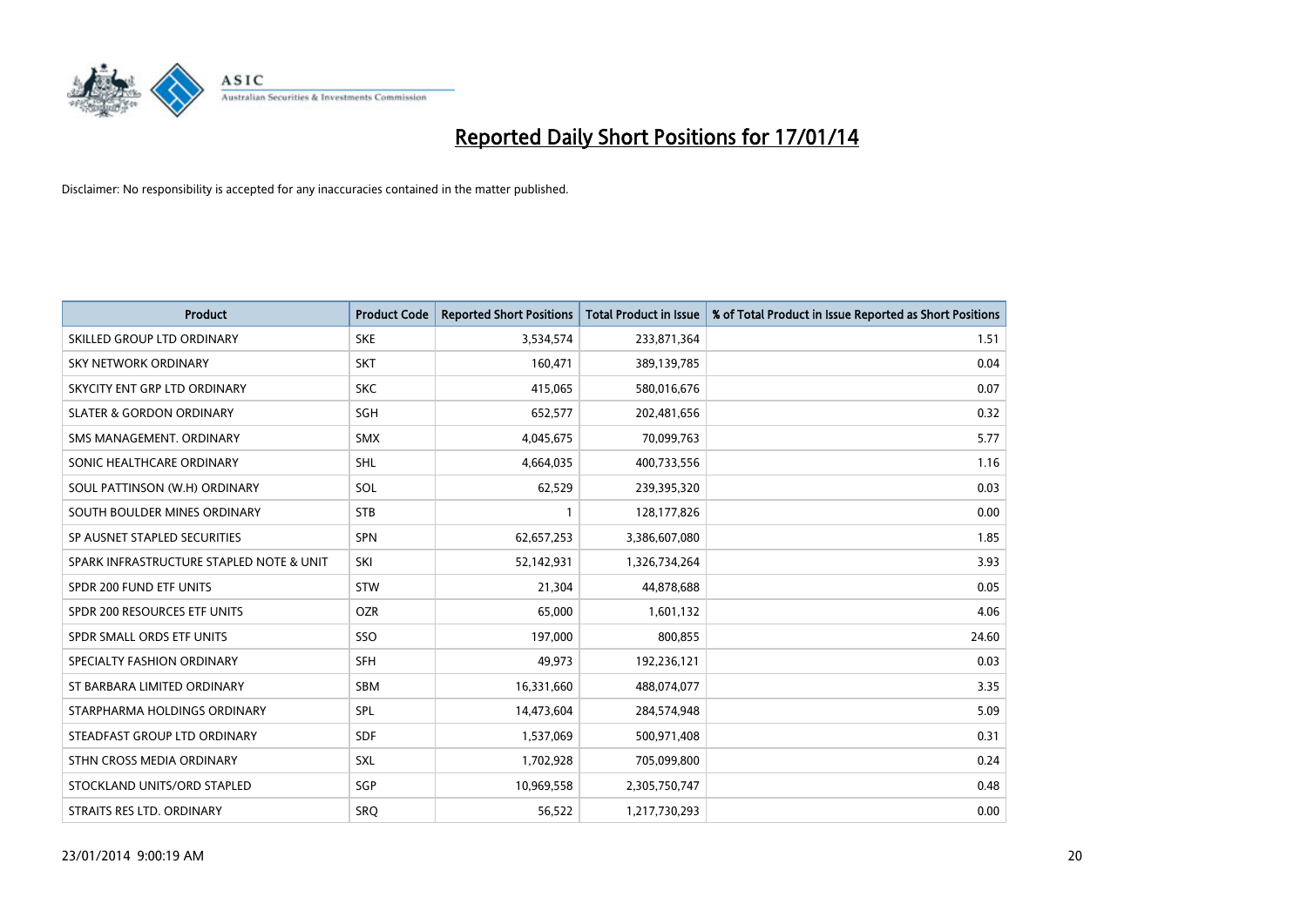

| <b>Product</b>                   | <b>Product Code</b> | <b>Reported Short Positions</b> | <b>Total Product in Issue</b> | % of Total Product in Issue Reported as Short Positions |
|----------------------------------|---------------------|---------------------------------|-------------------------------|---------------------------------------------------------|
| STRIKE ENERGY LTD ORDINARY       | <b>STX</b>          | 5,000                           | 706,519,664                   | 0.00                                                    |
| STW COMMUNICATIONS ORDINARY      | SGN                 | 644,400                         | 403,828,512                   | 0.16                                                    |
| SUNCORP GROUP LTD ORDINARY       | <b>SUN</b>          | 4,358,902                       | 1,286,600,980                 | 0.34                                                    |
| SUNDANCE ENERGY ORDINARY         | <b>SEA</b>          | 629,999                         | 463,173,668                   | 0.14                                                    |
| SUNDANCE RESOURCES ORDINARY      | SDL                 | 34,191,312                      | 3,073,110,985                 | 1.11                                                    |
| SUNLAND GROUP LTD ORDINARY       | <b>SDG</b>          | 18,391                          | 181,710,087                   | 0.01                                                    |
| SUPER RET REP LTD ORDINARY       | <b>SUL</b>          | 1,157,508                       | 196,731,620                   | 0.59                                                    |
| SYD AIRPORT STAPLED US PROHIBIT. | SYD                 | 24,107,596                      | 2,194,322,759                 | 1.10                                                    |
| SYRAH RESOURCES ORDINARY         | <b>SYR</b>          | 2,616,697                       | 162,335,614                   | 1.61                                                    |
| TABCORP HOLDINGS LTD ORDINARY    | <b>TAH</b>          | 21,186,531                      | 754,274,706                   | 2.81                                                    |
| TANAMI GOLD NL ORDINARY          | <b>TAM</b>          | 5,001                           | 1,175,097,046                 | 0.00                                                    |
| TAP OIL LIMITED ORDINARY         | <b>TAP</b>          | 86,542                          | 242,237,221                   | 0.04                                                    |
| TASSAL GROUP LIMITED ORDINARY    | <b>TGR</b>          | 29,950                          | 146,507,029                   | 0.02                                                    |
| <b>TATTS GROUP LTD ORDINARY</b>  | <b>TTS</b>          | 10,335,359                      | 1,417,117,821                 | 0.73                                                    |
| <b>TECHNOLOGY ONE ORDINARY</b>   | <b>TNE</b>          | 5,055                           | 307,751,455                   | 0.00                                                    |
| TELECOM CORPORATION ORDINARY     | <b>TEL</b>          | 9,032,019                       | 1,824,150,788                 | 0.50                                                    |
| TELSTRA CORPORATION, ORDINARY    | <b>TLS</b>          | 29,635,362                      | 12,443,074,357                | 0.24                                                    |
| TEN NETWORK HOLDINGS ORDINARY    | <b>TEN</b>          | 144,412,726                     | 2,586,970,845                 | 5.58                                                    |
| TERANGA GOLD CORP CDI 1:1        | <b>TGZ</b>          | 15,069                          | 114,338,103                   | 0.01                                                    |
| TFS CORPORATION LTD ORDINARY     | <b>TFC</b>          | 153,462                         | 282,157,408                   | 0.05                                                    |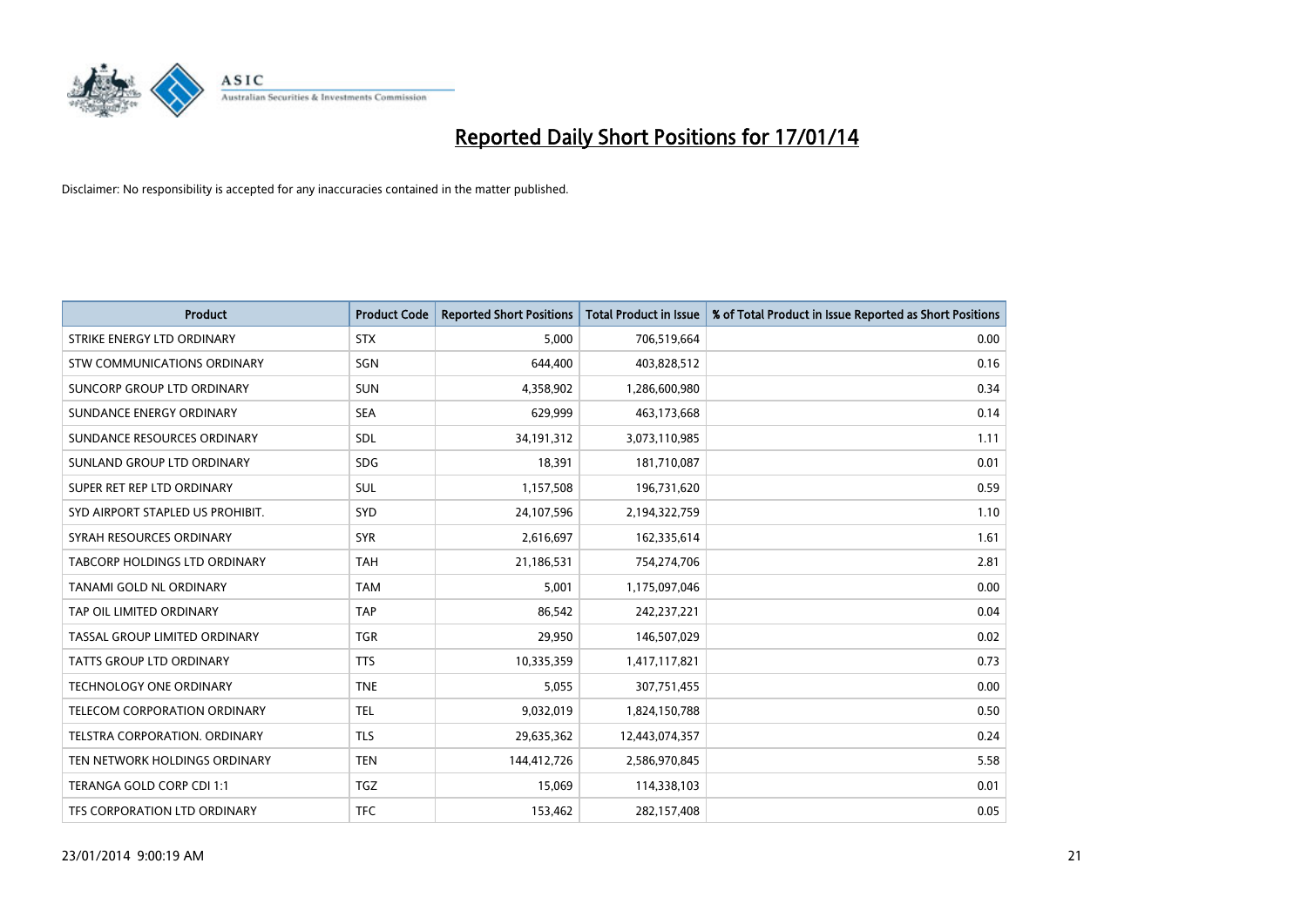

| <b>Product</b>                        | <b>Product Code</b> | <b>Reported Short Positions</b> | <b>Total Product in Issue</b> | % of Total Product in Issue Reported as Short Positions |
|---------------------------------------|---------------------|---------------------------------|-------------------------------|---------------------------------------------------------|
| THE REJECT SHOP ORDINARY              | <b>TRS</b>          | 1,771,326                       | 28,826,248                    | 6.14                                                    |
| THORN GROUP LIMITED ORDINARY          | <b>TGA</b>          | 2,780                           | 148,897,155                   | 0.00                                                    |
| TIGER RESOURCES ORDINARY              | TGS                 | 1,489,921                       | 802,710,269                   | 0.19                                                    |
| TITAN ENERGY SERVICE ORDINARY         | <b>TTN</b>          | 3,206                           | 48,866,894                    | 0.01                                                    |
| TOLL HOLDINGS LTD ORDINARY            | <b>TOL</b>          | 31,599,120                      | 717,133,875                   | 4.41                                                    |
| TOX FREE SOLUTIONS ORDINARY           | <b>TOX</b>          | 2,006,623                       | 133,242,359                   | 1.51                                                    |
| TPG TELECOM LIMITED ORDINARY          | <b>TPM</b>          | 1,618,277                       | 793,808,141                   | 0.20                                                    |
| TRADE ME GROUP ORDINARY               | <b>TME</b>          | 789,445                         | 396,548,005                   | 0.20                                                    |
| <b>TRANSFIELD SERVICES ORDINARY</b>   | <b>TSE</b>          | 34,916,029                      | 512,457,716                   | 6.81                                                    |
| TRANSPACIFIC INDUST, ORDINARY         | <b>TPI</b>          | 24,254,623                      | 1,578,563,490                 | 1.54                                                    |
| TRANSURBAN GROUP TRIPLE STAPLED SEC.  | <b>TCL</b>          | 2,009,024                       | 1,486,013,648                 | 0.14                                                    |
| TREASURY GROUP ORDINARY               | <b>TRG</b>          | 26,895                          | 23,070,755                    | 0.12                                                    |
| TREASURY WINE ESTATE ORDINARY         | <b>TWE</b>          | 32,015,232                      | 647,227,144                   | 4.95                                                    |
| TROY RESOURCES LTD ORDINARY           | <b>TRY</b>          | 459,572                         | 168,486,562                   | 0.27                                                    |
| TWENTY-FIRST FOX INC A NON-VOTING CDI | <b>FOXLV</b>        | 264,026                         | 24,162,679                    | 1.09                                                    |
| TWENTY-FIRST FOX INC B VOTING CDI     | <b>FOX</b>          | 1,632,106                       | 207,133,020                   | 0.79                                                    |
| UGL LIMITED ORDINARY                  | UGL                 | 21,037,216                      | 166,511,240                   | 12.63                                                   |
| UXC LIMITED ORDINARY                  | <b>UXC</b>          | 1,040,105                       | 320,551,687                   | 0.32                                                    |
| <b>VEDA GROUP LTD ORDINARY</b>        | <b>VED</b>          | 1,118,315                       | 842,055,406                   | 0.13                                                    |
| <b>VILLAGE ROADSHOW LTD ORDINARY</b>  | <b>VRL</b>          | 515,628                         | 159,493,510                   | 0.32                                                    |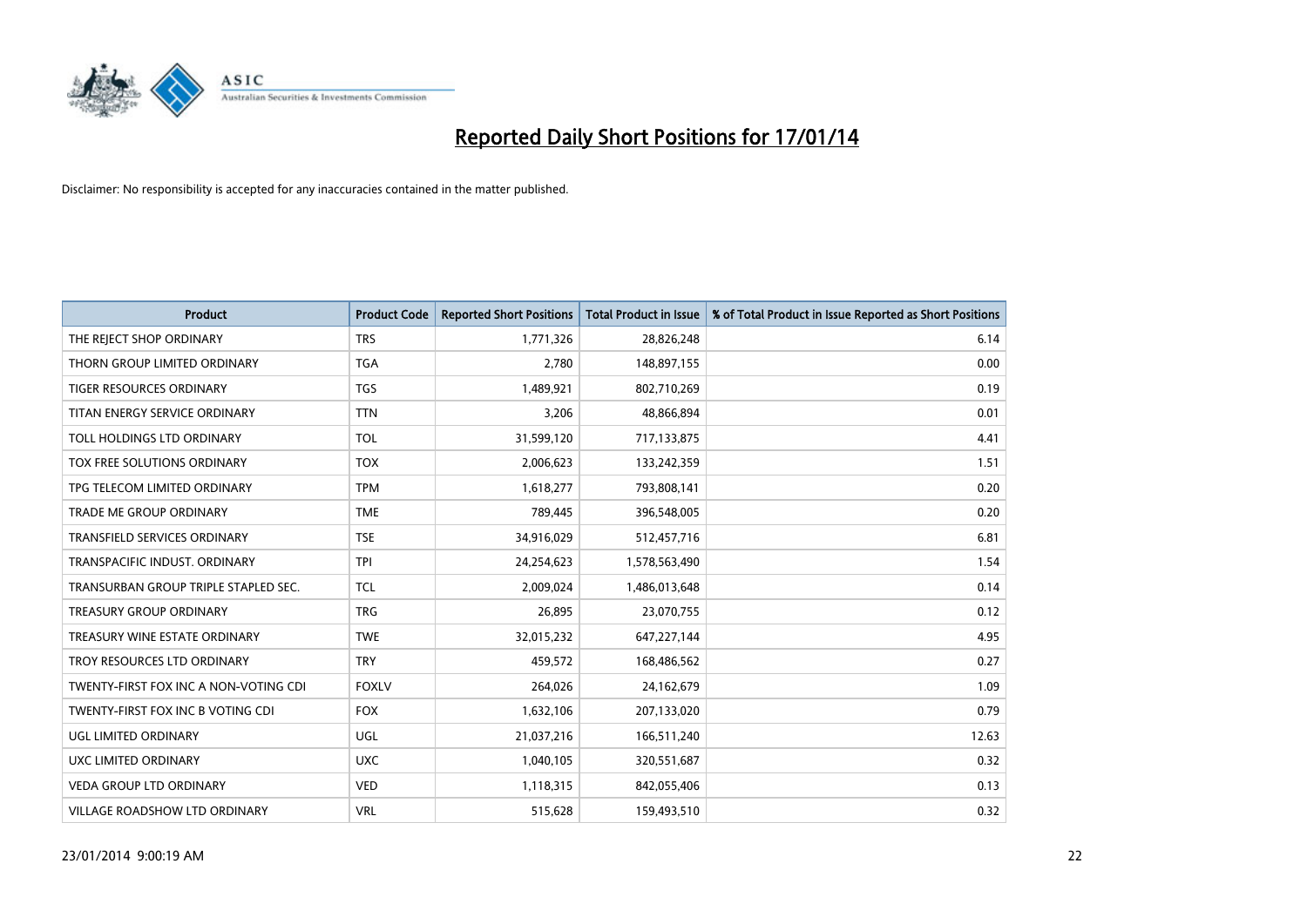

| <b>Product</b>                       | <b>Product Code</b> | <b>Reported Short Positions</b> | <b>Total Product in Issue</b> | % of Total Product in Issue Reported as Short Positions |
|--------------------------------------|---------------------|---------------------------------|-------------------------------|---------------------------------------------------------|
| VIRGIN AUS HLDG LTD ORDINARY         | <b>VAH</b>          | 114,326,362                     | 3,514,807,839                 | 3.25                                                    |
| <b>VIRTUS HEALTH LTD ORDINARY</b>    | <b>VRT</b>          | 1,472,631                       | 79,536,601                    | 1.85                                                    |
| <b>VISION EYE INSTITUTE ORDINARY</b> | <b>VEI</b>          | 1,898,244                       | 160,759,740                   | 1.18                                                    |
| <b>VOCATION LTD ORDINARY</b>         | <b>VET</b>          | 8,566,400                       | 200,000,000                   | 4.28                                                    |
| <b>VOCUS COMMS LTD ORDINARY</b>      | <b>VOC</b>          | 146,681                         | 80,779,125                    | 0.18                                                    |
| WARRNAMBOOL CHEESE ORDINARY          | <b>WCB</b>          | 39,999                          | 55,969,511                    | 0.07                                                    |
| <b>WATPAC LIMITED ORDINARY</b>       | <b>WTP</b>          | 2,843                           | 184,332,526                   | 0.00                                                    |
| WEBJET LIMITED ORDINARY              | <b>WEB</b>          | 2,678,127                       | 79,397,959                    | 3.37                                                    |
| WELLCOM GROUP LTD ORDINARY           | <b>WLL</b>          | 74                              | 39,052,001                    | 0.00                                                    |
| WESFARMERS LIMITED ORDINARY          | <b>WES</b>          | 5,533,073                       | 1,143,274,951                 | 0.48                                                    |
| WESTERN AREAS LTD ORDINARY           | <b>WSA</b>          | 26,110,063                      | 196,862,806                   | 13.26                                                   |
| WESTERN DESERT RES. ORDINARY         | <b>WDR</b>          | 2,993,543                       | 499,665,257                   | 0.60                                                    |
| WESTFIELD GROUP ORD/UNIT STAPLED SEC | <b>WDC</b>          | 2,967,743                       | 2,113,501,814                 | 0.14                                                    |
| WESTFIELD RETAIL TST UNIT STAPLED    | <b>WRT</b>          | 18,690,586                      | 2,979,214,029                 | 0.63                                                    |
| <b>WESTPAC BANKING CORP ORDINARY</b> | <b>WBC</b>          | 18,132,352                      | 3,109,048,309                 | 0.58                                                    |
| WHITE ENERGY COMPANY ORDINARY        | <b>WEC</b>          | 1,276,021                       | 322,974,494                   | 0.40                                                    |
| WHITEHAVEN COAL ORDINARY             | <b>WHC</b>          | 60,681,538                      | 1,025,692,710                 | 5.92                                                    |
| WIDE BAY AUST LTD ORDINARY           | <b>WBB</b>          | 13,130                          | 36,238,600                    | 0.04                                                    |
| WINDIMURRA VANADIUM ORDINARY         | <b>WVL</b>          | 20,461                          | 19,284,366                    | 0.11                                                    |
| WOODSIDE PETROLEUM ORDINARY          | <b>WPL</b>          | 3,134,587                       | 823,910,657                   | 0.38                                                    |